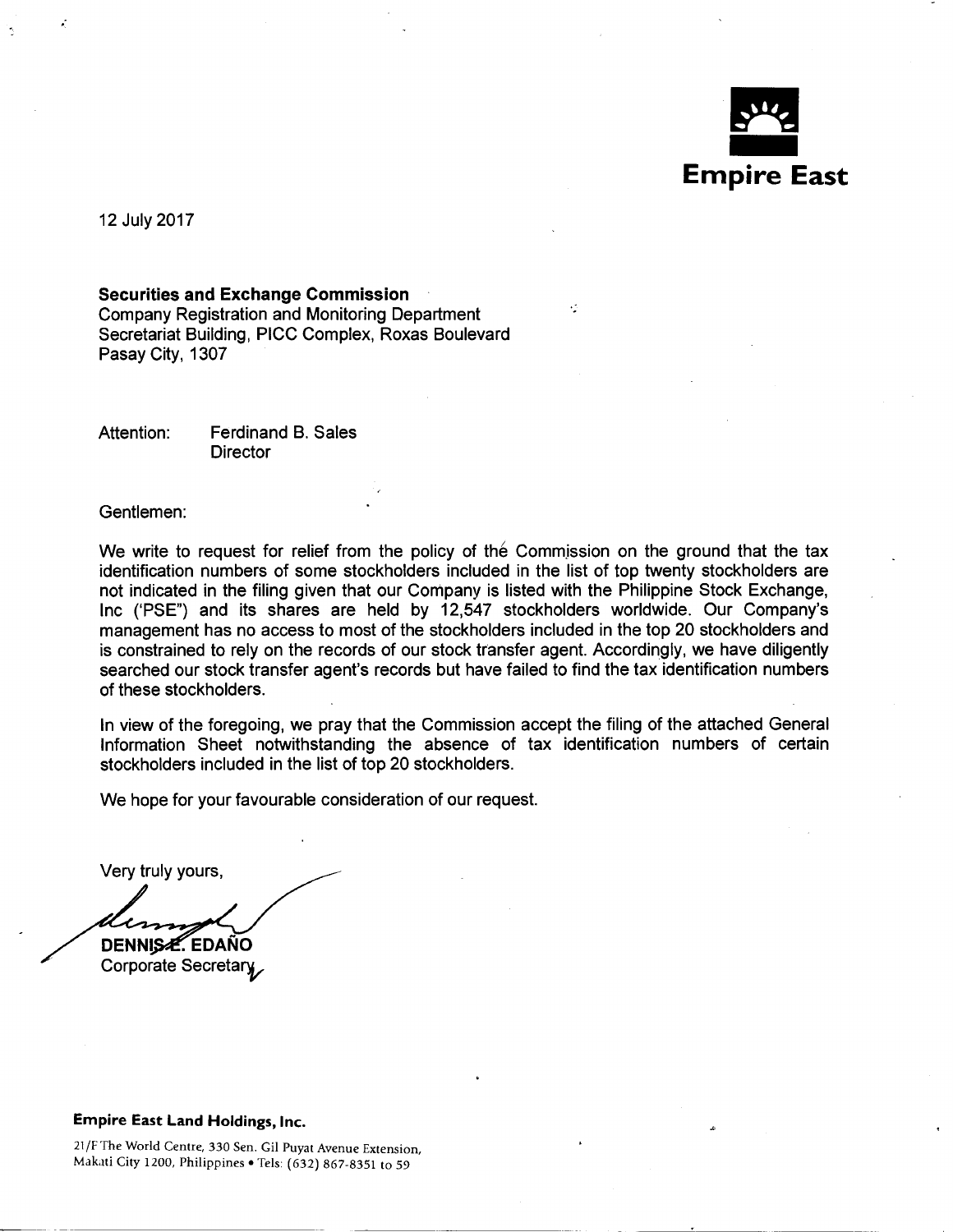

# **CERTIFICATION**

I, **DENNIS E. EDANO**, of legal age, Filipino, with office address at 24<sup>th</sup> Floor, The World Centre, 330 Sen. Gil Puyat Avenue, Makati City, having been sworn in accordance with law, do hereby state that:

1. I am the Corporate Secretary of **EMPIRE EAST LAND HOLDINGS, INC.**  (the "Corporation"), a corporation duly organized and existing under Philippine laws, with office address at 21<sup>st</sup> Floor, The World Centre, 330 Sen. Gil Puyat Avenue, Makati City.

2. I hereby certify that the disc accompanying the General Information Sheet of the Corporation filed with the Securities and Exchange Commission on the date hereunder contains the exact data in the hard copies of the General Information Sheet.

IN WITNESS WHEREOF, I have hereunto set my hand this \_\_\_\_\_\_ day of  $\sim$  2017 at \_\_\_\_\_\_ City, Philippines.

**DENNISA. EDAÑO** Corporate Secretary

SUBSCRIBED AND SWORN to before me this  $\frac{10}{2017}$  day of  $\frac{101}{13}$   $\frac{2017}{2017}$  at  $\frac{101}{117}$   $\frac{101}{117}$  City. Philippines, affiant exhibiting to me his City, Philippines, affiant exhibiting to me his Tax Identification Number 207-906-709.

NOTARY PUBLIC

Doc No. 0.50 Page No. blp Book No. **...** *yxy* Series of 2017.



Celeste/Z/Sloson

Notary Public for Makati City Appointment No. M-181 Until Dec. 31, 2018 Roll of Aity. No. 48369 MCLE Compliance No. V-0009750Aug. 13.2015 IBP Lifetime No. 011419; OR No. 924749 Jan 11, 2013 PTR No. 5916016 Jan. 6. 2017 Makati City 24/F The World Centre Build ng 330 Sen. Git. Puyat Ave., Makatı City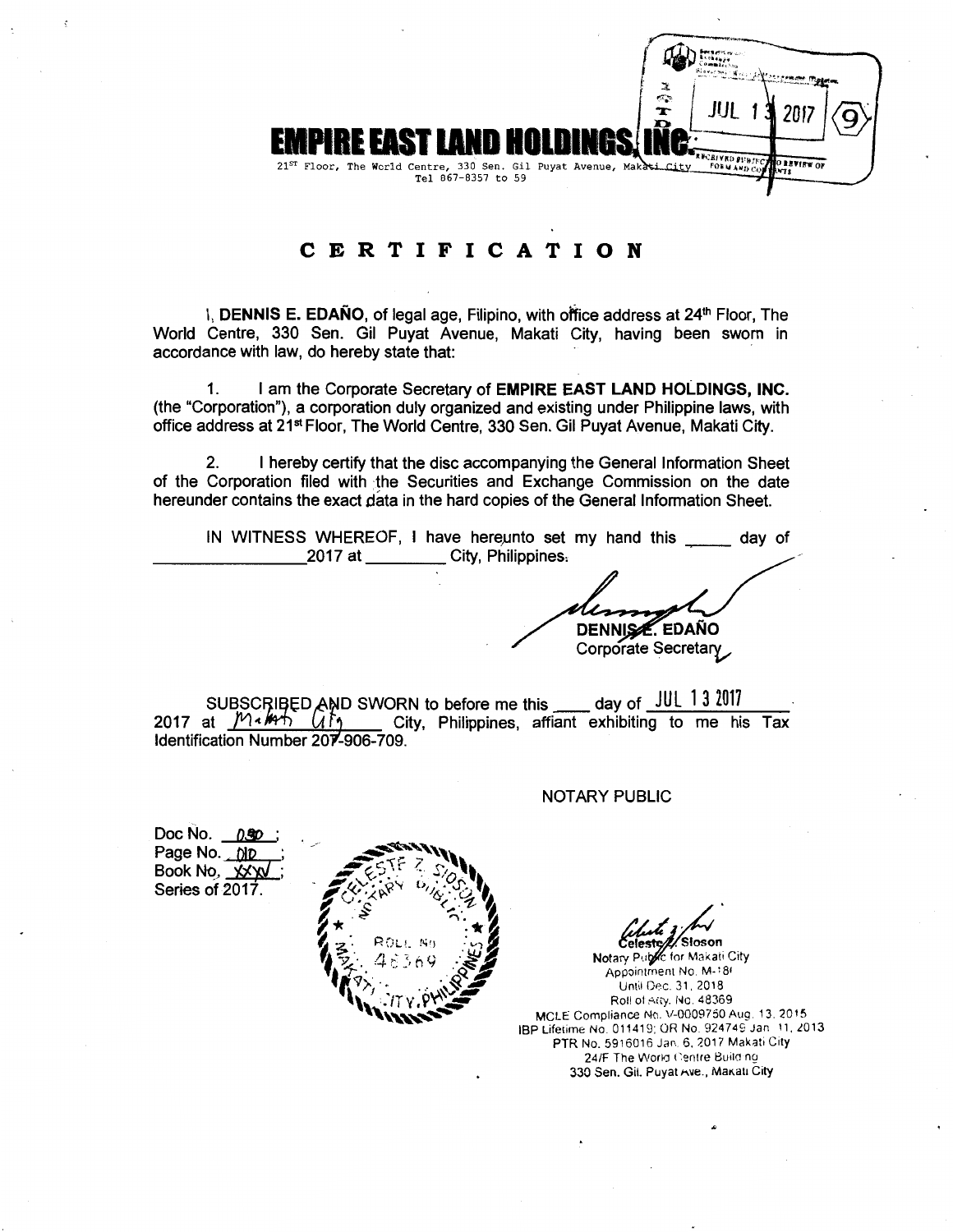|                                                                                                                                                                                                                                                                                                                                                                                                                                                                                                                                                                                                                                                                                                                                                                                                                                                                          | <b>GENERAL INFORMATION SHEET (GIS)</b>         |              |                                     |                                                                                                           |
|--------------------------------------------------------------------------------------------------------------------------------------------------------------------------------------------------------------------------------------------------------------------------------------------------------------------------------------------------------------------------------------------------------------------------------------------------------------------------------------------------------------------------------------------------------------------------------------------------------------------------------------------------------------------------------------------------------------------------------------------------------------------------------------------------------------------------------------------------------------------------|------------------------------------------------|--------------|-------------------------------------|-----------------------------------------------------------------------------------------------------------|
|                                                                                                                                                                                                                                                                                                                                                                                                                                                                                                                                                                                                                                                                                                                                                                                                                                                                          | FOR THE YEAR 2017                              |              |                                     | bosnettsma<br>Etchanga<br>Commission                                                                      |
|                                                                                                                                                                                                                                                                                                                                                                                                                                                                                                                                                                                                                                                                                                                                                                                                                                                                          | <b>STOCK CORPORATION</b>                       |              |                                     | Riestronie Becords Manuger                                                                                |
| <b>GENERAL INSTRUCTIONS:</b><br>1. FOR USER CORPORATION: THIS GIS SHOULD BE SUBMITTED WITHIN THIRTY (30) CALENDAR DAYS FROM THE DATE OF THE SUMUAL STOCK<br>MEETING. DO NOT LEAVE ANY ITEM BLANK. WRITE "N.A." IF THE INFORMATION REQUIRED IS NOT APPLICADLE TO THE CORPORATION<br>IF THE INFORMATION IS NON-EXISTENT. IF THE ANNUAL STOCKHOLDERS' MEETING IS HELD ON A DATE OTHER THAT THAT STATED UN<br>LAWS. THE GIS SHALL BE SUBMITTED WITHIN THIRTY (30) CALENDAR  DAYS FROM THE ACTUAL DATE OF THE ANNU <del>AL STOCKH</del> OLDERS' MEETING.                                                                                                                                                                                                                                                                                                                      |                                                |              | $\bullet$                           | <b>ABCRIVED SUBJECT T</b>                                                                                 |
| 2. IF NO MEETING IS HELD, THE CORPORATION SHALL SUBMIT THE GIS NOT LATER THAN JANUARY 30 OF THE FOLLOWING THE POLYTRON THE SIGN OLD<br>AN ANNUAL STOCKHOLDERS' MEETING BE HELD THEREAFTER, A NEW GIS SHALL BE SUBMITTED/FILED.<br>3. THIS GIS SHALL BE ACCOMPLISHED IN ENGLISH AND CERTIFIED AND SWORN TO BY THE CORPORATE SECRETARY OF THE CORPORATION<br>4. THE SEC SHOULD BE TIMELY APPRISED OF RELEVANT CHANGES IN THE SUBMITTED INFORMATION AS THEY ARISE. FOR CHANGES RESOLTING FROM<br>ACTIONS THAT AROSE  BETWEEN THE ANNUAL MEETINGS, THE CORPORATION SHALL SUBMIT ONLY THE AFFECTED PAGE OF THE GIS THAT RELATES<br>TO THE NEW INFORMATION TOGETHER WITH A COVER LETTER SIGNED BY THE CORPORATE SECRETARY OF THE CORPORATION. THE PAGE OF THE<br>GIS AND COVER LETTER SHALL BE SUBMITTED WITHIN SEVEN (7) DAYS AFTER SUCH CHANGE OCCURRED OR BECAME EFFECTIVE. |                                                |              |                                     |                                                                                                           |
| 5. SUBMIT FOUR (4) COPIES OF THE GIS TO THE CENTRAL RECEIVING SECTION, GROUND FLOOR, SEC BLDG., EDSA, MANDALUYONG CITY. ALL COPIES<br>SHALL UNIFORMLY BE ON A4 OR LETTER-SIZED PAPER WITH A STANDARD COVER PAGE. THE PAGES OF ALL COPIES SHALL USE ONLY ONE SIDE.<br>CORPORATIONS SUBMITTING A COPY OF THEIR GIS ONLINE OR VIA INTERNET SHALL SUBMIT ONE (1) HARD COPY OF THE GIS, TOGETHER WITH A<br>CERTIFICATION UNDER OATH BY ITS CORPORATE SECRETARY THAT THE COPY SUBMITTED ONLINE CONTAINS THE EXACT DATA IN THE HARD COPY.                                                                                                                                                                                                                                                                                                                                       |                                                |              |                                     |                                                                                                           |
| 6. ONLY THE GIS ACCOMPLISHED IN ACCORDANCE WITH THESE INSTRUCTIONS SHALL BE CONSIDERED AS HAVING BEEN FILED.<br>7. THIS GIS MAY BE USED AS EVIDENCE AGAINST THE CORPORATION AND ITS RESPONSIBLE DIRECTORS/OFFICERS FOR ANY VIOLATION OF EXISTING<br><b>LAWS. RULES AND REGULATIONS</b>                                                                                                                                                                                                                                                                                                                                                                                                                                                                                                                                                                                   |                                                |              |                                     |                                                                                                           |
| <b>CORPORATE NAME:</b>                                                                                                                                                                                                                                                                                                                                                                                                                                                                                                                                                                                                                                                                                                                                                                                                                                                   | <b>NONEXANDERED PLEASE PRINT LEGIBLY NARAH</b> |              |                                     | <b>DATE REGISTERED:</b>                                                                                   |
|                                                                                                                                                                                                                                                                                                                                                                                                                                                                                                                                                                                                                                                                                                                                                                                                                                                                          | EMPIRE EAST LAND HOLDINGS, INC.                |              |                                     |                                                                                                           |
| <b>BUSINESS/TRADE NAME:</b>                                                                                                                                                                                                                                                                                                                                                                                                                                                                                                                                                                                                                                                                                                                                                                                                                                              |                                                |              |                                     | 15-Jul-94                                                                                                 |
| EMPIRE EAST LAND HOLDINGS, INC.                                                                                                                                                                                                                                                                                                                                                                                                                                                                                                                                                                                                                                                                                                                                                                                                                                          | <b>FISCAL YEAR END:</b>                        |              |                                     |                                                                                                           |
| <b>SEC REGISTRATION NUMBER:</b>                                                                                                                                                                                                                                                                                                                                                                                                                                                                                                                                                                                                                                                                                                                                                                                                                                          |                                                |              |                                     |                                                                                                           |
|                                                                                                                                                                                                                                                                                                                                                                                                                                                                                                                                                                                                                                                                                                                                                                                                                                                                          | AS094-6430                                     |              |                                     | December 31<br><b>CORPORATE TAX IDENTIFICATION</b>                                                        |
| DATE OF ANNUAL MEETING PER BY-LAWS:                                                                                                                                                                                                                                                                                                                                                                                                                                                                                                                                                                                                                                                                                                                                                                                                                                      |                                                |              |                                     | <b>NUMBER (TIN)</b>                                                                                       |
|                                                                                                                                                                                                                                                                                                                                                                                                                                                                                                                                                                                                                                                                                                                                                                                                                                                                          | 2nd Tuesday of June                            |              |                                     | 003-942-108                                                                                               |
| <b>ACTUAL DATE OF ANNUAL MEETING:</b>                                                                                                                                                                                                                                                                                                                                                                                                                                                                                                                                                                                                                                                                                                                                                                                                                                    |                                                |              |                                     | <b>WEBSITE/URL ADDRESS:</b>                                                                               |
| <b>COMPLETE PRINCIPAL OFFICE ADDRESS:</b>                                                                                                                                                                                                                                                                                                                                                                                                                                                                                                                                                                                                                                                                                                                                                                                                                                | $13$ -Jun-17                                   |              |                                     | www.empire-east.com<br><b>E-MAIL ADDRESS:</b>                                                             |
| 21st Floor, The World Centre, 330 Sen. Gil Puyat Avenue, Makati City                                                                                                                                                                                                                                                                                                                                                                                                                                                                                                                                                                                                                                                                                                                                                                                                     |                                                |              |                                     | empire@empire-east.com                                                                                    |
| <b>COMPLETE BUSINESS ADDRESS:</b>                                                                                                                                                                                                                                                                                                                                                                                                                                                                                                                                                                                                                                                                                                                                                                                                                                        |                                                |              |                                     | <b>FAX NUMBER:</b>                                                                                        |
| 21st Floor, The World Centre, 330 Sen. Gil Puyat Avenue, Makati City                                                                                                                                                                                                                                                                                                                                                                                                                                                                                                                                                                                                                                                                                                                                                                                                     |                                                |              |                                     | (02) 867 8013                                                                                             |
| <b>NAME OF EXTERNAL AUDITOR &amp; ITS SIGNING PARTNER:</b>                                                                                                                                                                                                                                                                                                                                                                                                                                                                                                                                                                                                                                                                                                                                                                                                               |                                                | applicable]: | <b>SEC ACCREDITATION NUMBER (If</b> | TELEPHONE NUMBER(S):                                                                                      |
| PUNONGBAYAN & ARAULLO- RENAN A.PIAMONTE                                                                                                                                                                                                                                                                                                                                                                                                                                                                                                                                                                                                                                                                                                                                                                                                                                  |                                                |              | 1363-A                              | (02)867 8357 to 59                                                                                        |
| PRIMARY PURPOSE/ACTIVITY/INDUSTRY PRESENTLY ENGAGED IN:                                                                                                                                                                                                                                                                                                                                                                                                                                                                                                                                                                                                                                                                                                                                                                                                                  |                                                |              | <b>INDUSTRY CLASSIFICATION:</b>     | GEOGRAPHICAL CODE:                                                                                        |
| Real estate development                                                                                                                                                                                                                                                                                                                                                                                                                                                                                                                                                                                                                                                                                                                                                                                                                                                  |                                                |              | N.A.                                | N.A.                                                                                                      |
|                                                                                                                                                                                                                                                                                                                                                                                                                                                                                                                                                                                                                                                                                                                                                                                                                                                                          |                                                |              |                                     |                                                                                                           |
| <b>PARENT COMPANY</b>                                                                                                                                                                                                                                                                                                                                                                                                                                                                                                                                                                                                                                                                                                                                                                                                                                                    | SEC REGISTRATION NO.                           |              |                                     | <b>ADDRESS</b><br>30th Floor, Alliance Global Tower, 36th Street cor. 11th                                |
| <b>Megaworld Corporation</b>                                                                                                                                                                                                                                                                                                                                                                                                                                                                                                                                                                                                                                                                                                                                                                                                                                             | 167423                                         |              |                                     | Avenue, Uptown Bonifacio, Taguig City                                                                     |
| <b>SUBSIDIARY/AFFILIATE</b>                                                                                                                                                                                                                                                                                                                                                                                                                                                                                                                                                                                                                                                                                                                                                                                                                                              | <b>SEC REGISTRATION NO.</b><br>A 1996-05643    |              |                                     | <b>ADDRESS</b><br>28/F, The World Centre, 330 sen. Gil Puyat Avenue,                                      |
| Eastwood Property Holdings, Inc.                                                                                                                                                                                                                                                                                                                                                                                                                                                                                                                                                                                                                                                                                                                                                                                                                                         | CS2008-16277                                   |              |                                     | Makati Ctiy<br>21st Floor, The World Centre, 330 Sen. Gil Puyat Avenue,                                   |
| Empire East Communnies, Inc.                                                                                                                                                                                                                                                                                                                                                                                                                                                                                                                                                                                                                                                                                                                                                                                                                                             |                                                |              |                                     | Makati City<br>Laguna Bel-Air Subdivision,                                                                |
| Laguna Bel-Air Science School, Inc.                                                                                                                                                                                                                                                                                                                                                                                                                                                                                                                                                                                                                                                                                                                                                                                                                                      | AS096-1611                                     |              |                                     | Brgy. Don Jose Sta. Rosa, Laguna<br>21st Floor, The World Centre, 330 Sen. Gil Puyat Avenue,              |
| Sherman Oak Holdings. Inc.                                                                                                                                                                                                                                                                                                                                                                                                                                                                                                                                                                                                                                                                                                                                                                                                                                               | CS2007-01594                                   |              |                                     | Makati City<br>21st Floor, The World Centre, 330 Sen. Gil Puyat Avenue,                                   |
| Sonoma Premier Land, Inc.                                                                                                                                                                                                                                                                                                                                                                                                                                                                                                                                                                                                                                                                                                                                                                                                                                                | CS2007-2847                                    |              |                                     | Makati City<br>21st Floor, The World Centre, 330 Sen. Gil Puyat Avenue,                                   |
| Valle Verde Properties, Inc.                                                                                                                                                                                                                                                                                                                                                                                                                                                                                                                                                                                                                                                                                                                                                                                                                                             | CS2006-16217                                   |              |                                     | Makati City                                                                                               |
| 20th Century Nylon Shirt Co., Inc.<br><b>ASSOCIATES</b>                                                                                                                                                                                                                                                                                                                                                                                                                                                                                                                                                                                                                                                                                                                                                                                                                  | 7391<br><b>SEC REGISTRATION NO.</b>            |              |                                     | 632 Shaw Blvd., Mandaluyong Cijy<br><b>ADDRESS</b>                                                        |
| Gilmore Property Marketing Association. Inc.                                                                                                                                                                                                                                                                                                                                                                                                                                                                                                                                                                                                                                                                                                                                                                                                                             | A1996-5656                                     |              |                                     | 21st Floor, The World Centre, 330 Sen. Gil Puyat Avenue,<br>Makati City                                   |
| Pacific Coast Megacity, Inc.                                                                                                                                                                                                                                                                                                                                                                                                                                                                                                                                                                                                                                                                                                                                                                                                                                             | CS2012-14412                                   |              |                                     | 7/F 1880 Eastwood Avenue, Eastwood City Cyberpark, 180 E.<br>Rodriguez Jr., Ave., Bagumbayan, Quezon City |
|                                                                                                                                                                                                                                                                                                                                                                                                                                                                                                                                                                                                                                                                                                                                                                                                                                                                          | NOTE: USE ADDITIONAL SHEET IF NECESSARY        |              |                                     |                                                                                                           |

×

 $\ddot{\phantom{a}}$ 

.

 $\bar{z}$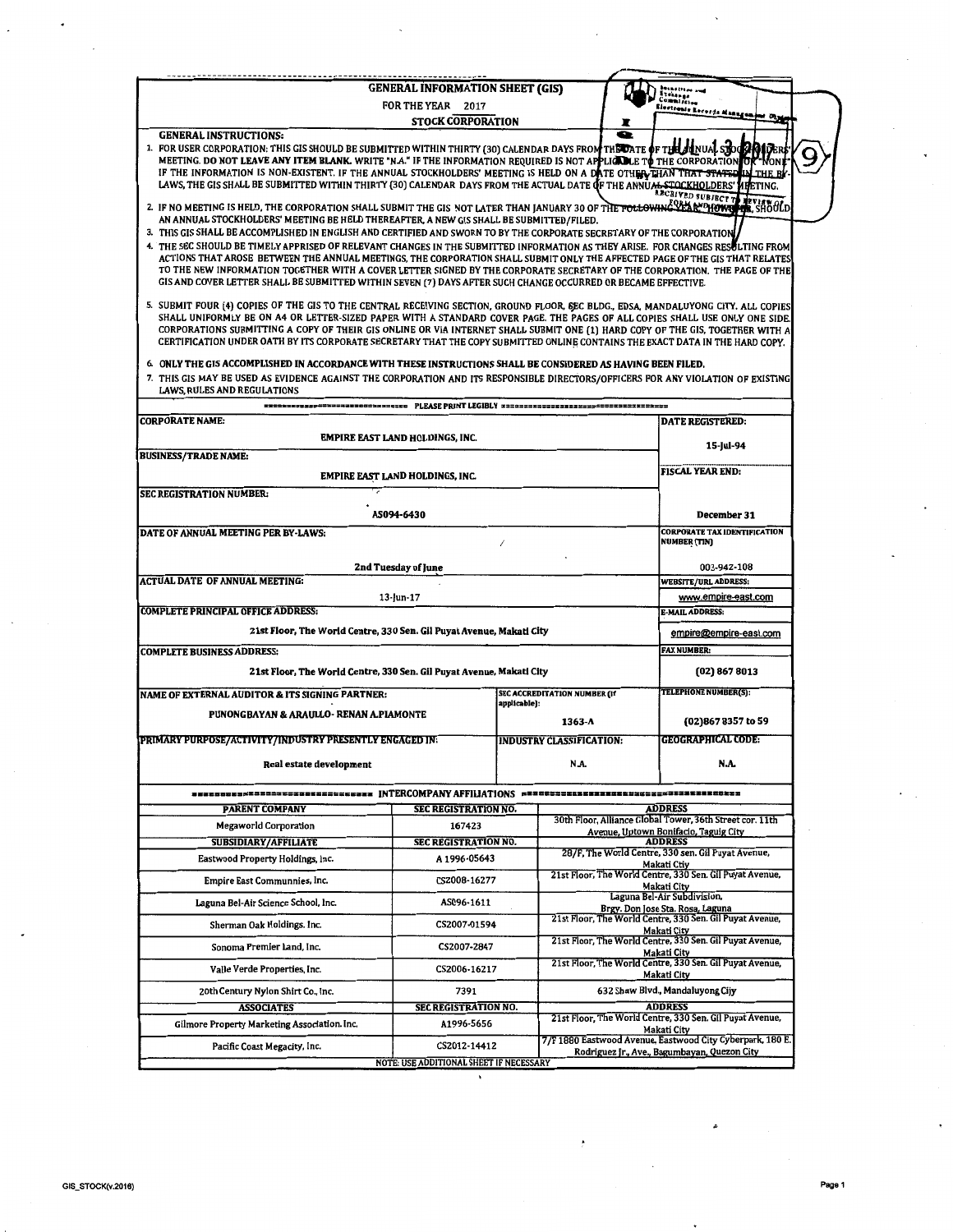| <b>GENERAL INFORMATION SHEET</b>                                                                                  |                                                                   |  |  |  |  |
|-------------------------------------------------------------------------------------------------------------------|-------------------------------------------------------------------|--|--|--|--|
| <b>STOCK CORPORATION</b>                                                                                          |                                                                   |  |  |  |  |
| PLEASE PRINT LEGIBLY ==========                                                                                   |                                                                   |  |  |  |  |
| <b>Corporate Name:</b>                                                                                            | EMPIRE EAST LAND HOLDINGS, INC.                                   |  |  |  |  |
| A. Is the Corporation a covered person under the Anti Money Laundering Act                                        | $\odot$ No<br><b>C</b> Yes                                        |  |  |  |  |
| (AMLA), as amended? (Rep. Acts. 9160/9164/10167/10365)                                                            |                                                                   |  |  |  |  |
| Please check the appropriate box:                                                                                 |                                                                   |  |  |  |  |
| 1.                                                                                                                |                                                                   |  |  |  |  |
| a. Banks                                                                                                          | Jewelry dealers in precious metals, who, as a                     |  |  |  |  |
| b. Offshore Banking Units                                                                                         | 4. $\sqcup$<br>business, trade in precious metals                 |  |  |  |  |
| c. Quasi-Banks                                                                                                    |                                                                   |  |  |  |  |
| d. Trust Entities                                                                                                 |                                                                   |  |  |  |  |
| e. Non-Stock Savings and Loan Associations                                                                        |                                                                   |  |  |  |  |
| f. Pawnshops                                                                                                      |                                                                   |  |  |  |  |
| g. Foreign Exchage Dealers                                                                                        | Jewelry dealers in precious stones, who, as a<br>5.               |  |  |  |  |
| h. Money Changers                                                                                                 | business, trade in precious stone                                 |  |  |  |  |
| i. Remittance Agents                                                                                              |                                                                   |  |  |  |  |
| j. Electronic Money Issuers                                                                                       |                                                                   |  |  |  |  |
| k. Financial Institutions which Under Special Laws are subject to                                                 |                                                                   |  |  |  |  |
| Bangko Sentral ng Pilipinas' (BSP) supervision and/or regulation,<br>including their subsidiaries and affiliates. | Company service providers which, as a business,                   |  |  |  |  |
| 2.                                                                                                                | 6.<br>provide any of the following services to third parties:     |  |  |  |  |
| a. Insurance Companies                                                                                            |                                                                   |  |  |  |  |
| b. Insurance Agents                                                                                               | a. acting as a formation agent of juridical persons               |  |  |  |  |
| c. Insurance Brokers                                                                                              | b. acting as (or arranging for another person to act as) a        |  |  |  |  |
| d. Professional Reinsurers                                                                                        | director or corporate secretary of a company, a                   |  |  |  |  |
| e. Reinsurance Brokers                                                                                            | partner of a partnership, or a similar position in                |  |  |  |  |
| f. Holding Companies                                                                                              | relation to other juridical persons                               |  |  |  |  |
| g. Holding Company Systems                                                                                        |                                                                   |  |  |  |  |
| h. Pre-need Companies                                                                                             | c. providing a registered office, business address or             |  |  |  |  |
| i. Mutual Benefit Association                                                                                     | accommodation, correspondence or administrative                   |  |  |  |  |
| j. All Other Persons and entities supervised and/or regulated by the                                              | address for a company, a partnership or any other                 |  |  |  |  |
| Insurance Commission (IC)                                                                                         | legal person or arrangement                                       |  |  |  |  |
| 3.                                                                                                                |                                                                   |  |  |  |  |
| a. Securities Dealers                                                                                             | $\Box$ d. acting as (or arranging for another person to act as) a |  |  |  |  |
| b. Securities Brokers                                                                                             | nominee shareholder for another person                            |  |  |  |  |
| c. Securities Salesman                                                                                            | Persons who provide any of the following services:<br>7.          |  |  |  |  |
|                                                                                                                   |                                                                   |  |  |  |  |
| d. Investment Houses                                                                                              | a. managing of client money, securities or other assets           |  |  |  |  |
| e. Investment Agents and Consultants                                                                              |                                                                   |  |  |  |  |
| f. Trading Advisors                                                                                               | b. management of bank, savings or securities accounts             |  |  |  |  |
| g. Other entities managing Securities or rendering similar services                                               | c. organization of contributions for the creation,                |  |  |  |  |
| h. Mutual Funds or Open-end Investment Companies                                                                  | operation or management of companies                              |  |  |  |  |
| i. Close-end Investment Companies<br>j. Common Trust Funds or Issuers and other similar entities                  |                                                                   |  |  |  |  |
| k. Transfer Companies and other similar entities                                                                  | d. creation, operation or management of juridical                 |  |  |  |  |
| l. Other entities administering or otherwise dealing in currency,                                                 | persons or arrangements, and buying and selling                   |  |  |  |  |
| commodities or financial derivatives based there on                                                               | business entities                                                 |  |  |  |  |
| m. Entities administering of otherwise dealing in valuable objects                                                | None of the above<br>8.1                                          |  |  |  |  |
| n. Entities administering or otherwise dealing in cash Substitutes and                                            | <b>Real Estate</b><br>Describe                                    |  |  |  |  |
| other similar monetary instruments or property supervised                                                         | nature of                                                         |  |  |  |  |
| and/or regulated by the Securities and Exchange Commission                                                        | business:                                                         |  |  |  |  |
| (SEC)                                                                                                             |                                                                   |  |  |  |  |
| B. Has the Corporation complied with the requirements on Customer Due Diligence                                   |                                                                   |  |  |  |  |
| (CDD) or Know Your Customer (KYC), record-keeping, and submission of reports                                      | $C$ Yes<br>ල No                                                   |  |  |  |  |
| under the AMLA, as amended, since the last filing of its GIS?                                                     |                                                                   |  |  |  |  |

 $\frac{\bullet}{\epsilon}$ 

 $\hat{\mathcal{A}}$ 

 $\ddot{\phantom{0}}$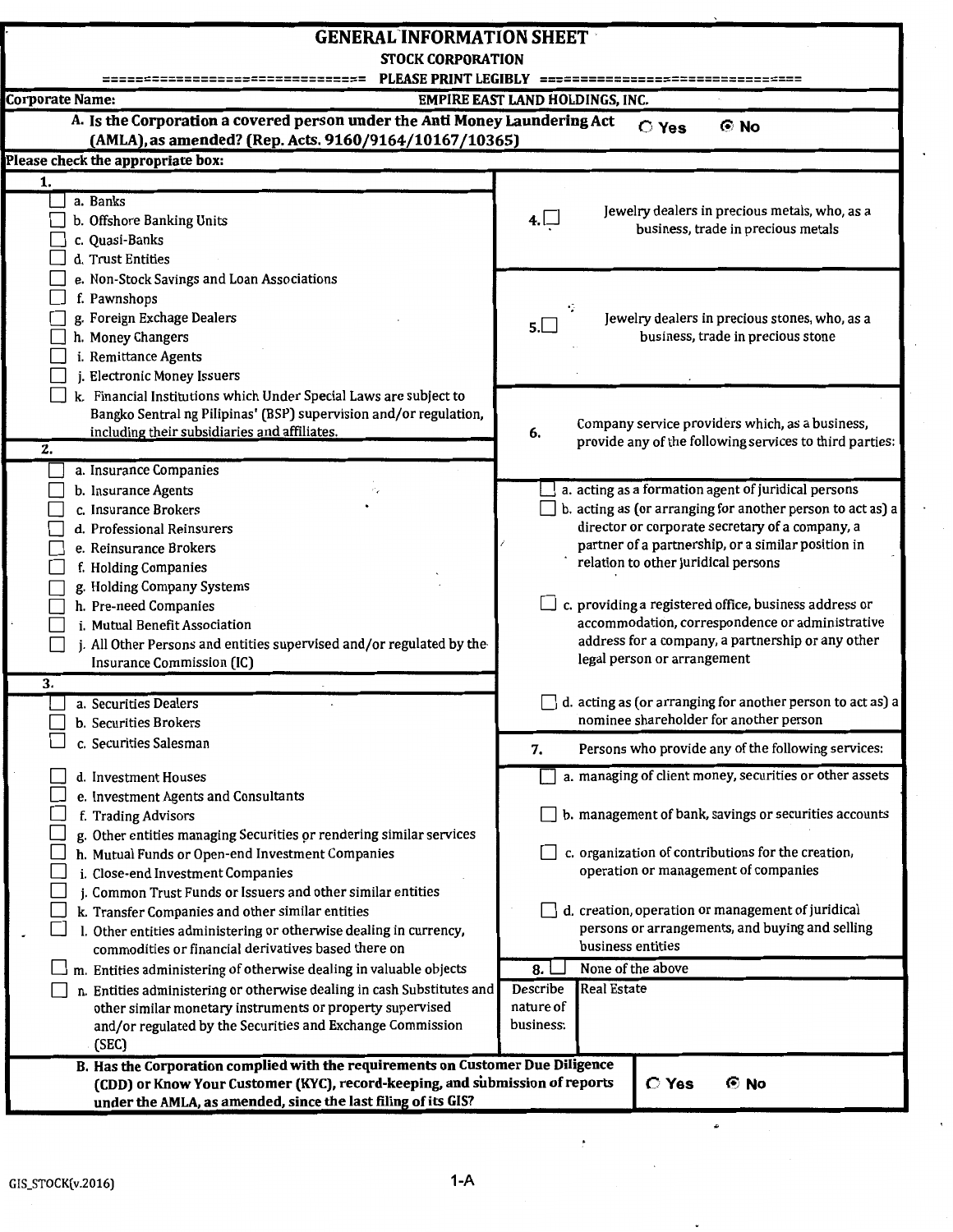# GENERAL INFORMATION SHEET

STOCK CORPORATION

| <b>CORPORATE NAME:</b><br>EMPIRE EAST LAND HOLDINGS, INC.<br>CAPITAL STRUCTURE (as of May 31, 2017)<br><b>AUTHORIZED CAPITAL STOCK</b><br><b>NUMBER OF</b><br><b>AMOUNT (PhP)</b><br><b>TYPE OF SHARES *</b><br><b>PAR/STATED VALUE</b><br>(No. of shares X Par/Stated Value)<br><b>SHARES</b><br>.1.00<br>31,495,200,000.00<br>31,495,200,000<br>Common<br>Preffered<br>1.00<br>2,000,000,000.00<br>2,000,000,000<br><b>TOTAL</b><br>33,495,200,000.00<br>33,495,200,000<br>TOTAL P<br><b>SUBSCRIBED CAPITAL</b><br><b>NUMBER OF</b><br>NO. OF<br><b>NUMBER OF</b><br>% OF<br><b>SHARES IN THE</b><br><b>PAR/STATED</b><br><b>TYPE OF SHARES*</b><br><b>STOCK-</b><br><b>AMOUNT (PhP)</b><br><b>FILIPINO</b><br><b>VALUE</b><br><b>OWNERSHIP</b><br><b>SHARES</b><br><b>HANDS OF THE</b><br><b>HOLDERS</b><br><b>PUBLIC **</b><br>13,965,888,846<br>13,965,888,846.00<br>12,492<br>Common<br>1.00<br>1.00<br>Treasury<br>127,256,071<br>127,256,071.00 | 94.34%<br>0.8596%        |
|---------------------------------------------------------------------------------------------------------------------------------------------------------------------------------------------------------------------------------------------------------------------------------------------------------------------------------------------------------------------------------------------------------------------------------------------------------------------------------------------------------------------------------------------------------------------------------------------------------------------------------------------------------------------------------------------------------------------------------------------------------------------------------------------------------------------------------------------------------------------------------------------------------------------------------------------------------|--------------------------|
|                                                                                                                                                                                                                                                                                                                                                                                                                                                                                                                                                                                                                                                                                                                                                                                                                                                                                                                                                         |                          |
|                                                                                                                                                                                                                                                                                                                                                                                                                                                                                                                                                                                                                                                                                                                                                                                                                                                                                                                                                         |                          |
|                                                                                                                                                                                                                                                                                                                                                                                                                                                                                                                                                                                                                                                                                                                                                                                                                                                                                                                                                         |                          |
|                                                                                                                                                                                                                                                                                                                                                                                                                                                                                                                                                                                                                                                                                                                                                                                                                                                                                                                                                         |                          |
|                                                                                                                                                                                                                                                                                                                                                                                                                                                                                                                                                                                                                                                                                                                                                                                                                                                                                                                                                         |                          |
|                                                                                                                                                                                                                                                                                                                                                                                                                                                                                                                                                                                                                                                                                                                                                                                                                                                                                                                                                         |                          |
|                                                                                                                                                                                                                                                                                                                                                                                                                                                                                                                                                                                                                                                                                                                                                                                                                                                                                                                                                         |                          |
|                                                                                                                                                                                                                                                                                                                                                                                                                                                                                                                                                                                                                                                                                                                                                                                                                                                                                                                                                         |                          |
|                                                                                                                                                                                                                                                                                                                                                                                                                                                                                                                                                                                                                                                                                                                                                                                                                                                                                                                                                         |                          |
| <b>TOTAL</b><br>TOTAL P<br>14,093,144,917.00<br>14,093,144,917 TOTAL                                                                                                                                                                                                                                                                                                                                                                                                                                                                                                                                                                                                                                                                                                                                                                                                                                                                                    | 95.20%                   |
| <b>NUMBER OF</b><br><b>FOREIGN</b><br>NO. OF<br>% OF<br><b>NUMBER OF</b><br><b>SHARES IN THE</b><br><b>PAR/STATED</b><br><b>TYPE OF SHARES *</b><br><b>AMOUNT (PhP)</b><br><b>STOCK-</b><br><b>(INDICATE BY</b><br><b>HANDS OF THE</b><br><b>VALUE</b><br><b>OWNERSHIP</b><br><b>SHARES</b><br><b>NATIONALITY)</b><br><b>HOLDERS</b><br>PUBLIC <sup>**</sup>                                                                                                                                                                                                                                                                                                                                                                                                                                                                                                                                                                                            |                          |
| 710,310,321.00<br>710,310,321<br>1.00<br>55<br>Common                                                                                                                                                                                                                                                                                                                                                                                                                                                                                                                                                                                                                                                                                                                                                                                                                                                                                                   | 4.7982%                  |
|                                                                                                                                                                                                                                                                                                                                                                                                                                                                                                                                                                                                                                                                                                                                                                                                                                                                                                                                                         |                          |
|                                                                                                                                                                                                                                                                                                                                                                                                                                                                                                                                                                                                                                                                                                                                                                                                                                                                                                                                                         |                          |
| Percentage of Foreign Equity:<br><b>TOTAL</b><br>710,310,321 TOTAL<br><b>TOTAL</b><br>P<br>710,310,321.00                                                                                                                                                                                                                                                                                                                                                                                                                                                                                                                                                                                                                                                                                                                                                                                                                                               | 4.7982%                  |
| $\mathbf P$<br><b>TOTAL SUBSCRIBED</b><br>14,803,455,238.00                                                                                                                                                                                                                                                                                                                                                                                                                                                                                                                                                                                                                                                                                                                                                                                                                                                                                             | 100%                     |
| <b>PAID-UP CAPITAL</b>                                                                                                                                                                                                                                                                                                                                                                                                                                                                                                                                                                                                                                                                                                                                                                                                                                                                                                                                  |                          |
| NO. OF<br><b>NUMBER OF</b><br><b>TYPE OF SHARES *</b><br><b>PAR/STATED VALUE</b><br><b>AMOUNT (PhP)</b><br>STOCK-<br><b>FILIPINO</b><br><b>SHARES</b><br><b>HOLDERS</b>                                                                                                                                                                                                                                                                                                                                                                                                                                                                                                                                                                                                                                                                                                                                                                                 | % OF<br><b>OWNERSHIP</b> |
| 1.00<br>13,965,888,846.00<br>13,965,888,846<br>12,492<br>Common                                                                                                                                                                                                                                                                                                                                                                                                                                                                                                                                                                                                                                                                                                                                                                                                                                                                                         | 94.34%                   |
| 127,256,071.00<br>1.00<br>127,256,071<br>Treasury                                                                                                                                                                                                                                                                                                                                                                                                                                                                                                                                                                                                                                                                                                                                                                                                                                                                                                       | 0.8596%                  |
|                                                                                                                                                                                                                                                                                                                                                                                                                                                                                                                                                                                                                                                                                                                                                                                                                                                                                                                                                         |                          |
| <b>TOTAL</b><br>14,093,144,917.00<br><b>TOTAL</b><br>14,093,144,917<br>Р                                                                                                                                                                                                                                                                                                                                                                                                                                                                                                                                                                                                                                                                                                                                                                                                                                                                                | 95.20%                   |
| <b>FOREIGN</b><br>NO. OF<br><b>NUMBER OF</b><br>TYPE OF SHARES *<br><b>PAR/STATED VALUE</b><br><b>AMOUNT (PhP)</b><br>(INDICATE BY<br>STOCK-<br><b>SHARES</b><br><b>NATIONALITY</b><br><b>HOLDERS</b>                                                                                                                                                                                                                                                                                                                                                                                                                                                                                                                                                                                                                                                                                                                                                   | % OF<br><b>OWNERSHIP</b> |
| 1.00<br>710,310,321.00<br>710,310,321<br>55<br>Common                                                                                                                                                                                                                                                                                                                                                                                                                                                                                                                                                                                                                                                                                                                                                                                                                                                                                                   | 4.7982%                  |
|                                                                                                                                                                                                                                                                                                                                                                                                                                                                                                                                                                                                                                                                                                                                                                                                                                                                                                                                                         |                          |
|                                                                                                                                                                                                                                                                                                                                                                                                                                                                                                                                                                                                                                                                                                                                                                                                                                                                                                                                                         |                          |
|                                                                                                                                                                                                                                                                                                                                                                                                                                                                                                                                                                                                                                                                                                                                                                                                                                                                                                                                                         |                          |
| <b>TOTAL</b><br>710,310,321.00<br>4.80%<br><b>TOTAL</b><br>710,310,321<br>$\bf{P}$                                                                                                                                                                                                                                                                                                                                                                                                                                                                                                                                                                                                                                                                                                                                                                                                                                                                      | 4.7982%                  |
| 14,803,455,238.00<br><b>TOTAL PAID-UP</b><br>P                                                                                                                                                                                                                                                                                                                                                                                                                                                                                                                                                                                                                                                                                                                                                                                                                                                                                                          | 100%                     |

NOTE: USE ADDITIONAL SHEET IF NECESSARY

Common, Preferred or other classification

 $\pmb{\cdot}$ 

\*\* Other than Directors, Officers, Shareholders owning 10% of outstanding shares.

 $\hat{\textbf{a}}$ 

÷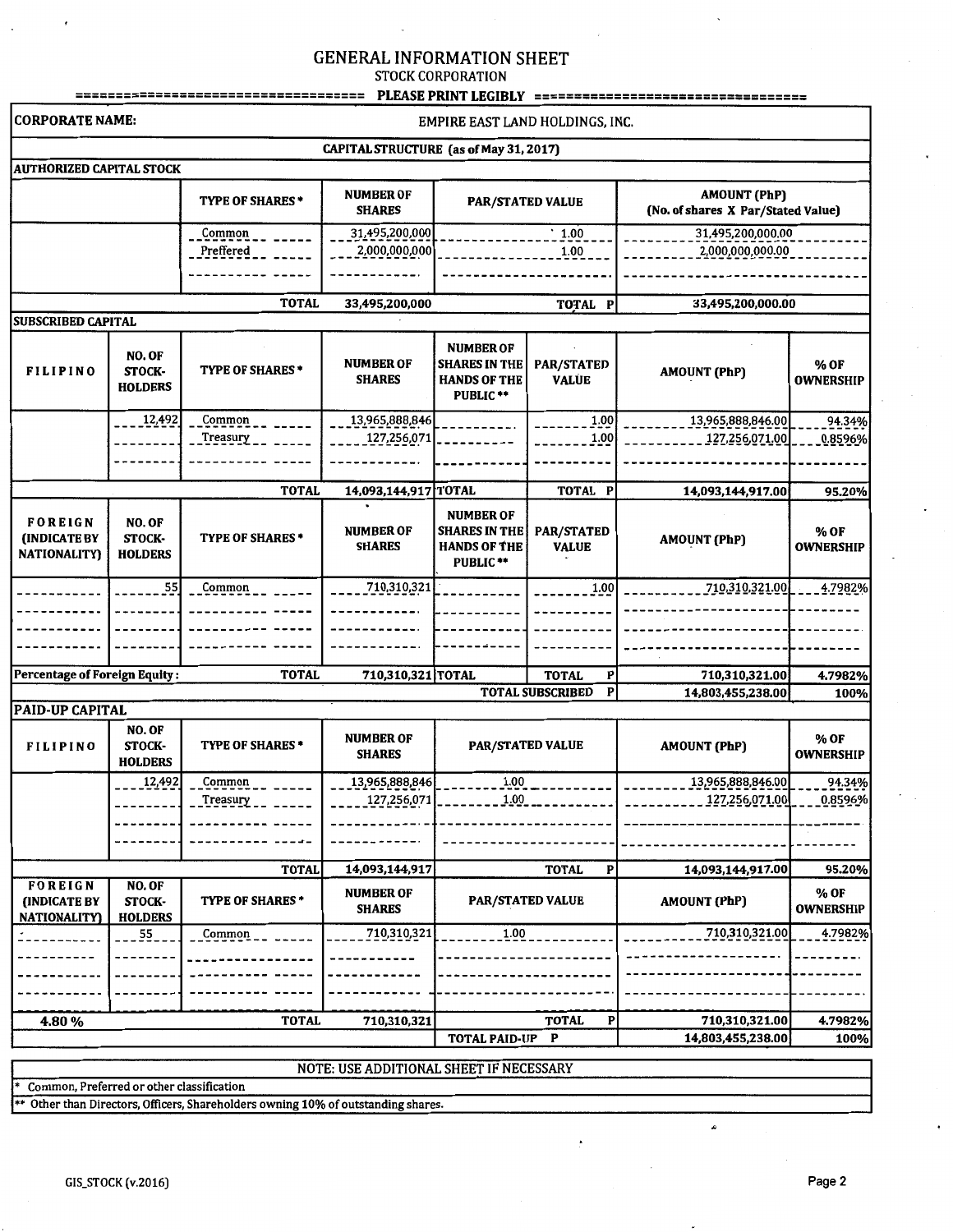# **GENERAL INFORMATION SHEET**

STOCK CORPORATION ================================ PLEASE PRINT LEGIBLY ================================

CORPORATE NAME: EMPIRE EAST LAND HOLDINGS, INC.

| DIRECTORS / OFFICERS                              |              |              |            |                               |                                                                                |                         |  |  |
|---------------------------------------------------|--------------|--------------|------------|-------------------------------|--------------------------------------------------------------------------------|-------------------------|--|--|
| <b>NAME AND NATIONALITY</b>                       | <b>INC'R</b> | <b>BOARD</b> | <b>SEX</b> | <b>STOCK</b><br><b>HOLDER</b> | <b>OFFICER</b>                                                                 | <b>EXEC. COMM.</b>      |  |  |
| 1. ANDREW L. TAN<br><b>FILIPINO</b>               | Y            | $\mathsf{C}$ | M          | Y                             | Chairman                                                                       | E/C;CG/M; BRO/M; RPT/M  |  |  |
| 2. GERARDO C. GARCIA<br><b>FILIPINO</b>           | N            | I            | M          | Y                             | Vice Chairman                                                                  | A/C; CG/C; BRO/M; RPT/C |  |  |
| 3. ANTHONY CHARLEMAGNE C. YU<br><b>FILIPINO</b>   | N            | M            | М          | Y                             | President/CEO                                                                  | E/M                     |  |  |
| 4. KEVIN ANDREW L. TAN<br><b>FILIPINO</b>         | N            | M            | М          | Y                             | N/A                                                                            | N/A                     |  |  |
| 5. ALEJO L. VILLANUEVA, JR.<br><b>FILIPINO</b>    | N            | $\mathbf{I}$ | M          | Y                             | N/A                                                                            | A/M; CG/M; BRO/C; RPT/M |  |  |
| 6. EVELYN G. CACHO<br><b>FILIPINO</b>             | N            | M            | F          | Y                             | SVP/Corporate<br>Information Officer and<br>Compliance Officer                 | $A/M$ ; $E/M$           |  |  |
| 7. ENRIQUE SANTOS L. SY<br><b>FILIPINO</b>        | N            | M            | M          | Y                             | N/A                                                                            | N/A                     |  |  |
| 8. RICKY S. LIBAGO<br><b>FILIPINO</b>             | N            | N            | M          | N                             | <b>Executive Vice</b><br>President                                             | N/A                     |  |  |
| 9. RICARDO B. GREGORIO<br><b>FILIPINO</b>         | N            | N            | M          | N                             | FVP for Human Resources<br>and General<br><b>Administration Services</b>       | N/A                     |  |  |
| 10. KIM CAMILLE B. MANANSALA<br><b>FILIPINO</b>   | N            | N            | F          | N                             | <b>Assistant Vice President</b><br>for Audit and Management<br><b>Services</b> | N/A                     |  |  |
| 11. JHOANNA L YNDELOU T. LLAGA<br><b>FILIPINO</b> | N            | N            | F          | N                             | <b>First Vice President</b><br>for Marketing                                   | N/A                     |  |  |
| 12. GIOVANNI C. NG<br><b>FILIPINO</b>             | N            | N            | M          | N                             | Treasurer                                                                      | N/A                     |  |  |
| 13. DENNIS E. EDANO<br><b>FILIPINO</b>            | N            | N            | M          | N                             | Corporate<br>Secretary                                                         | N/A                     |  |  |
| 14. CELESTE Z. SIOSON- BUMATAY<br><b>FILIPINO</b> | N            | N            | F          | N                             | Assistant<br>Corporate<br><b>Secretary</b>                                     | N/A                     |  |  |
| 15. --- NOTHING FOLLOWS---                        |              |              |            |                               |                                                                                |                         |  |  |

INSTRUCTION:

FOR SEX COLUMN, PUT "F" FOR FEMALE, "M" FOR MALE.

FOR BOARD COLUMN, PUT "C" FOR CHAIRMAN, "M" FOR MEMBER, "I" FOR INDEPENDENT DIRECTOR.

FOR INC'R COLUMN, PUT "Y" IF AN INCORPORATOR, "N" IF NOT.

FOR STOCKHOLDER COLUMN, PUT ''Y'' IF A STOCKHOLDER, "N" IF NOT.

FOR OFFICER COLUMN, INDICATE PARTICULAR POSITION IF AN OFFICER, FROM VP UP INCLUDING THE POSITION OF THE TREASURER,

SECRETARY, COMPLIANCE OFFICER AND/OR ASSOCIATED PERSON.

FOR EXECUTIVE COMMITTEE, INDICATE "C" IF MEMBER OF THE COMPENSATION COMMITTEE; "A" FOR AUDIT COMMITTEE; "N" FOR NOMINATION AND ELECTION COMMITTEE. ADDITIONALLY WRITE "C" AFTER SLASH IF CHAIRMAN AND "M" IF MEMBER.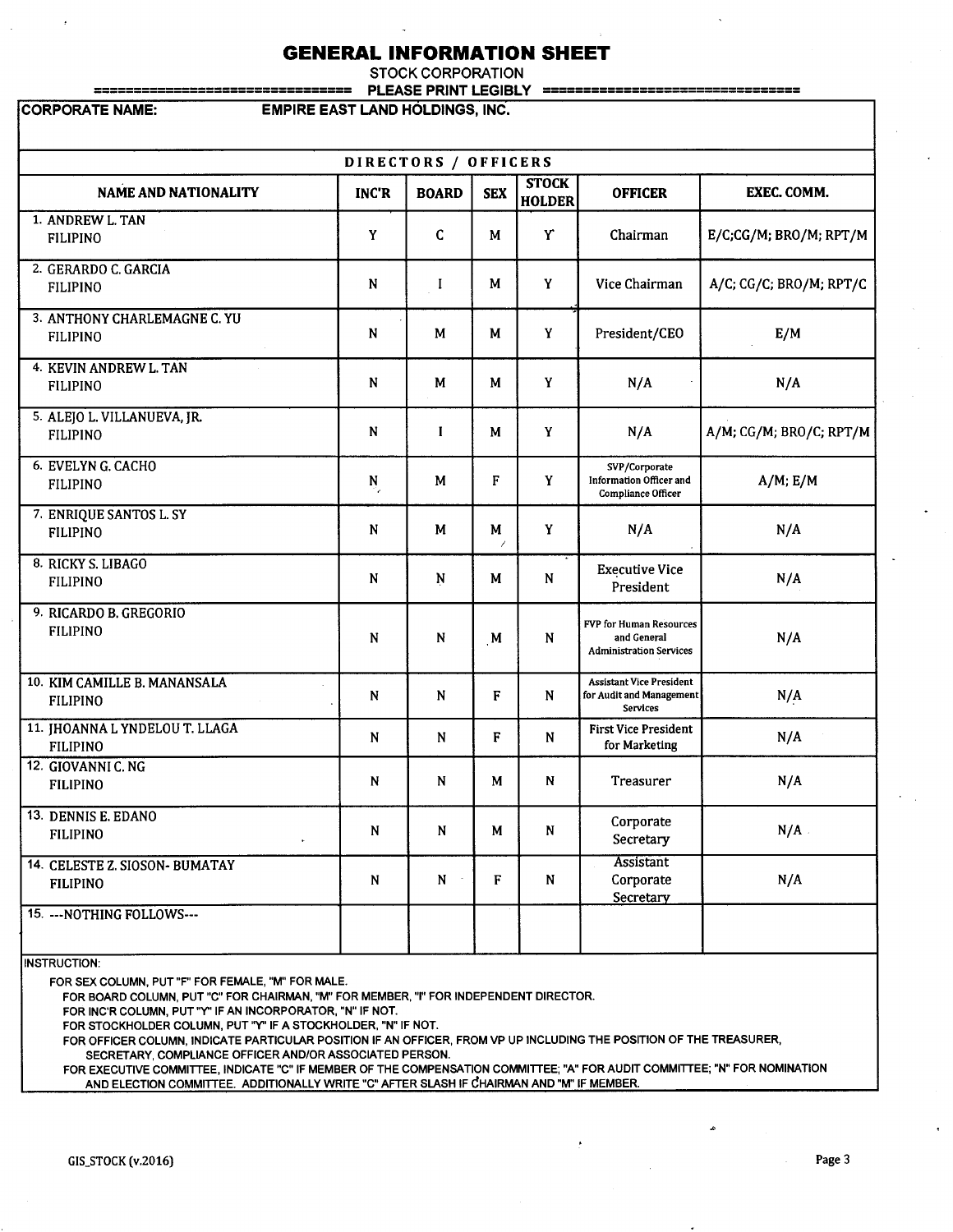| PLEASE PRINT LEGIBLY =================================                                                                                                                                                                                                                    |              |                                                              |                                    |                           |                                                                             |  |  |
|---------------------------------------------------------------------------------------------------------------------------------------------------------------------------------------------------------------------------------------------------------------------------|--------------|--------------------------------------------------------------|------------------------------------|---------------------------|-----------------------------------------------------------------------------|--|--|
| :ORPORATE NAME:<br>EMPIRE EAST LAND HOLDINGS, INC.                                                                                                                                                                                                                        |              |                                                              |                                    |                           |                                                                             |  |  |
| OTAL NUMBER OF STOCKHOLDERS:                                                                                                                                                                                                                                              | 12,547       | NO. OF STOCKHOLDERS WITH 1000 OR MORE SHARES EACH:<br>11,869 |                                    |                           |                                                                             |  |  |
| OTAL ASSETS BASED ON LATEST AUDITED FINANCIAL STATEMENTS:                                                                                                                                                                                                                 |              |                                                              |                                    |                           |                                                                             |  |  |
| STOCKHOLDER'S INFORMATION                                                                                                                                                                                                                                                 |              |                                                              |                                    |                           |                                                                             |  |  |
|                                                                                                                                                                                                                                                                           |              |                                                              | <b>SHARES SUBSCRIBED</b>           |                           |                                                                             |  |  |
| <b>NAME AND NATIONALITY</b>                                                                                                                                                                                                                                               | <b>TYPE</b>  | <b>NUMBER</b>                                                | <b>AMOUNT</b><br>(PhP)             | % OF OWNER<br><b>SHIP</b> | <b>AMOUNT PAID</b><br>(PhP)                                                 |  |  |
| 1. Megaworld Corporation                                                                                                                                                                                                                                                  | Common       | 11,993,426,438                                               | 11,993,426,438.00                  |                           |                                                                             |  |  |
| Filipino                                                                                                                                                                                                                                                                  |              |                                                              |                                    |                           |                                                                             |  |  |
|                                                                                                                                                                                                                                                                           | <b>TOTAL</b> | 11,993,426,438                                               | 11,993,426,438.00                  | 81.72%                    | 11,993,426,438.00                                                           |  |  |
| 2. PCD Nominee Corporation                                                                                                                                                                                                                                                | Common       | 1,590,736,562                                                | 1,590,736,562.00                   |                           |                                                                             |  |  |
| Filipino                                                                                                                                                                                                                                                                  |              |                                                              |                                    |                           |                                                                             |  |  |
|                                                                                                                                                                                                                                                                           |              |                                                              |                                    | 10.84%                    | 1,590,736,562.00                                                            |  |  |
|                                                                                                                                                                                                                                                                           | <b>TOTAL</b> | 1,590,736,562                                                | 1,590,736,562.00                   |                           |                                                                             |  |  |
| 3. PCD Nominee Corporation                                                                                                                                                                                                                                                | Common       | 681,309,519                                                  | 681,309,519.00                     |                           |                                                                             |  |  |
| Non-Filipino                                                                                                                                                                                                                                                              |              |                                                              |                                    |                           |                                                                             |  |  |
|                                                                                                                                                                                                                                                                           |              |                                                              | $^\prime$                          | 4.64%                     | 681,309,519.00                                                              |  |  |
|                                                                                                                                                                                                                                                                           | <b>TOTAL</b> | 681,309,519                                                  | 681,309,519.00                     |                           |                                                                             |  |  |
| 4. The Andresons Group, Inc.                                                                                                                                                                                                                                              | Common       | 138,133,820                                                  | 138,133,820.00                     |                           |                                                                             |  |  |
| Filipino                                                                                                                                                                                                                                                                  |              |                                                              |                                    |                           |                                                                             |  |  |
|                                                                                                                                                                                                                                                                           | <b>TOTAL</b> | 138,133,820                                                  | 138,133,820.00                     | 0.94%                     | 138,133,820.00                                                              |  |  |
| 5. ANDREW L. TAN                                                                                                                                                                                                                                                          | Common       | 24,277,777                                                   | 24,277,777.00                      |                           |                                                                             |  |  |
| Filipino                                                                                                                                                                                                                                                                  |              |                                                              |                                    |                           |                                                                             |  |  |
|                                                                                                                                                                                                                                                                           | <b>TOTAL</b> | 24,277,777                                                   | 24,277,777.00                      | 0.16%                     | 24,277,777.00                                                               |  |  |
| 6. SIMON LEE SUI HEE                                                                                                                                                                                                                                                      | Common       | 16,685,206                                                   | 16,685,206.00                      |                           |                                                                             |  |  |
| Australia                                                                                                                                                                                                                                                                 |              |                                                              |                                    |                           |                                                                             |  |  |
|                                                                                                                                                                                                                                                                           | <b>TOTAL</b> | 16,685,206                                                   | 16,685,206.00                      | 0.11%                     | 16,685,206.00                                                               |  |  |
| 7. RAMON UY ONG                                                                                                                                                                                                                                                           | Common       | 14,950,000                                                   | 14,950,000.00                      |                           |                                                                             |  |  |
| Filipino                                                                                                                                                                                                                                                                  |              |                                                              |                                    |                           |                                                                             |  |  |
|                                                                                                                                                                                                                                                                           | <b>TOTAL</b> | 14,950,000                                                   | 14,950,000.00                      | 0.10%                     | 14,950,000.00                                                               |  |  |
| SUBTOTAL AMOUNT OF SUBSCRIBED CAPITAL                                                                                                                                                                                                                                     |              |                                                              | 14,459,519,322.00                  |                           |                                                                             |  |  |
|                                                                                                                                                                                                                                                                           |              |                                                              | SUBTOTAL AMOUNT OF PAID-UP CAPITAL |                           | 14,459,519,322.00                                                           |  |  |
|                                                                                                                                                                                                                                                                           |              |                                                              |                                    |                           | *This includes 1,000,000 shares beneficially owned by Megaworld Corporation |  |  |
| INSTRUCTION: SPECIFY THE TOP 20 STOCKHOLDERS AND INDICATE THE REST AS OTHERS<br>lote: For PDTC Nominee included in the list, please indicate further the beneficial owners owning more than 5% of any class of the company's voting securities. Attach separate sheet, if |              |                                                              |                                    |                           |                                                                             |  |  |

*tecessary.* 

 $\overline{\phantom{a}}$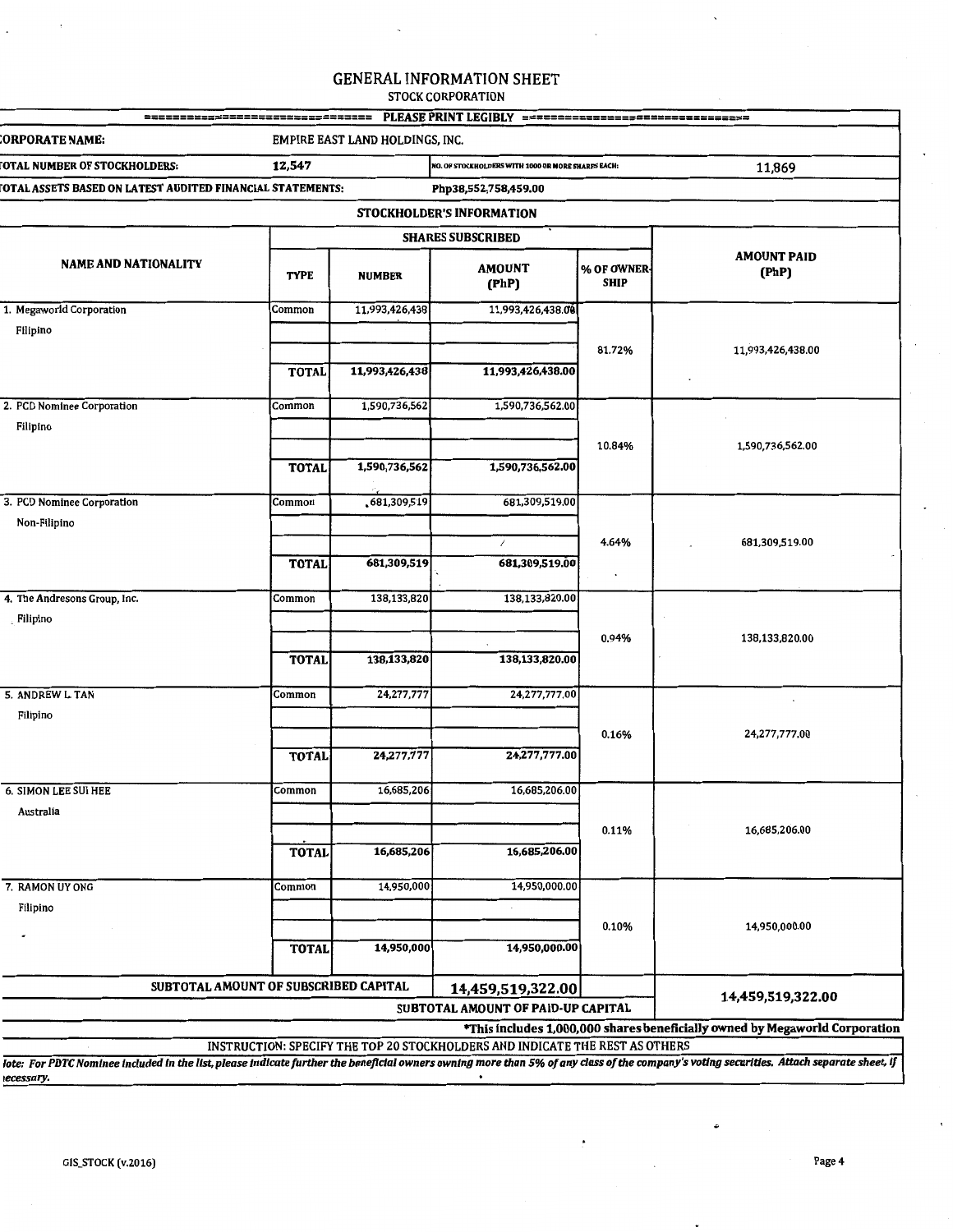| =================================                          |                     |                                 | PLEASÉ PRINT LEGIBLY ================================== |                           |                             |
|------------------------------------------------------------|---------------------|---------------------------------|---------------------------------------------------------|---------------------------|-----------------------------|
| <b>CORPORATE NAME:</b>                                     |                     | EMPIRE EAST LAND HOLDINGS, INC. |                                                         |                           |                             |
| TOTAL NUMBER OF STOCKHOLDERS:                              | 12,547              |                                 | NO. OF STOCKHOLDERS WITH 1000 OR MORE SHARES EACH:      |                           | 11,869                      |
| TOTAL ASSETS BASED ON LATEST AUDITED FINANCIAL STATEMENTS: |                     |                                 | Php38,552,758,459.00                                    |                           |                             |
|                                                            |                     | STOCKHOLDER'S INFORMATION       |                                                         |                           |                             |
|                                                            |                     | <b>SHARES SUBSCRIBED</b>        |                                                         |                           |                             |
| <b>NAME AND NATIONALITY</b>                                | <b>TYPE</b>         | <b>NUMBER</b>                   | <b>AMOUNT</b><br>(PhP)                                  | % OF OWNER<br><b>SHIP</b> | <b>AMOUNT PAID</b><br>(PhP) |
| 8. LUCIO W. YAN                                            | Common              | 10,350,000                      | 10,350,000.00                                           |                           |                             |
| Filipino                                                   |                     | $\ddot{\phantom{a}}$            |                                                         | 0.07%                     | 10,350,000.00               |
|                                                            |                     |                                 |                                                         |                           |                             |
|                                                            | <b>TOTAL</b>        | 10,350,000                      | 10,350,000.00                                           |                           |                             |
| 9. ALBERTO MENDOZA and/or JEANIE C. MENDOZA<br>Filipino    | Common              | 4,444,106                       | 4,444,106.00                                            |                           |                             |
|                                                            |                     |                                 |                                                         | 0.03%                     | 4,444,106.00                |
|                                                            | <b>TOTAL</b>        | 4,444,106                       | 4,444,106.00                                            |                           |                             |
| 10. EVANGELINE R. ABDULLAH                                 | Common              | 4,324,000                       | 4,324,000.00                                            |                           |                             |
| Filipino                                                   |                     |                                 |                                                         |                           |                             |
|                                                            |                     |                                 |                                                         | 0.03%                     | 4,324,000.00                |
|                                                            | <b>TOTAL</b>        | 4,324,000                       | 4,324,000.00                                            |                           |                             |
| 11. GEORGE T. YANG                                         | Common              | 3,675,400                       | 3,675,400.00<br>$\lambda$                               |                           |                             |
| Filipino                                                   |                     |                                 |                                                         | 0.02%                     | 3,675,400.00                |
|                                                            | <b>TOTAL</b>        | 3,675,400                       | 3,675,400.00                                            |                           |                             |
| 12. ZHENG CHANG CHUA                                       |                     |                                 |                                                         |                           |                             |
| Filipino                                                   | Common              | 3,220,000                       | 3,220,000.00<br>$\bullet$                               |                           |                             |
|                                                            |                     |                                 |                                                         | 0.02%                     | 3,220,000.00                |
|                                                            | <b>TOTAL</b>        | 3,220,000                       | 3,220,000.00                                            |                           |                             |
| 13. TIONG C. ROSARIO                                       | Common <sup>®</sup> | 3,138,791                       | 3,138,791.00                                            |                           |                             |
| Filipino                                                   |                     |                                 |                                                         | 0.02%                     | 3,138,791.00                |
|                                                            | <b>TOTAL</b>        | 3,138,791                       | 3,138,791.00                                            |                           |                             |
| 14. MAXIMINO S. UY and/or LIM HUE HUA                      | Common              | 3,105,000                       | 3,105,000.00                                            |                           |                             |
| Filipino                                                   |                     |                                 |                                                         | 0.02%                     | 3,105,000.00                |
|                                                            |                     |                                 |                                                         |                           |                             |
|                                                            | . TOTAL             | 3,105,000                       | 3,105,000.00                                            |                           |                             |
| SUBTOTAL AMOUNT OF SUBSCRIBED CAPITAL                      |                     |                                 | 14,491,776,619.00                                       |                           | 14,491,776,619.00           |
|                                                            |                     |                                 | SUBTOTAL AMOUNT OF PAID-UP CAPITAL                      |                           |                             |
|                                                            |                     |                                 |                                                         |                           |                             |

INSTRUCTION: SPECIFY THE TOP 20 STOCKHOLDERS AND INDICATE THE REST AS OTHERS

*Note: For PDTC Nominee included In the list, please Indicate fUrther the beneficial owners owning more than 5% of any class of the company's voting securities. Attach separate sheet, If necessary.*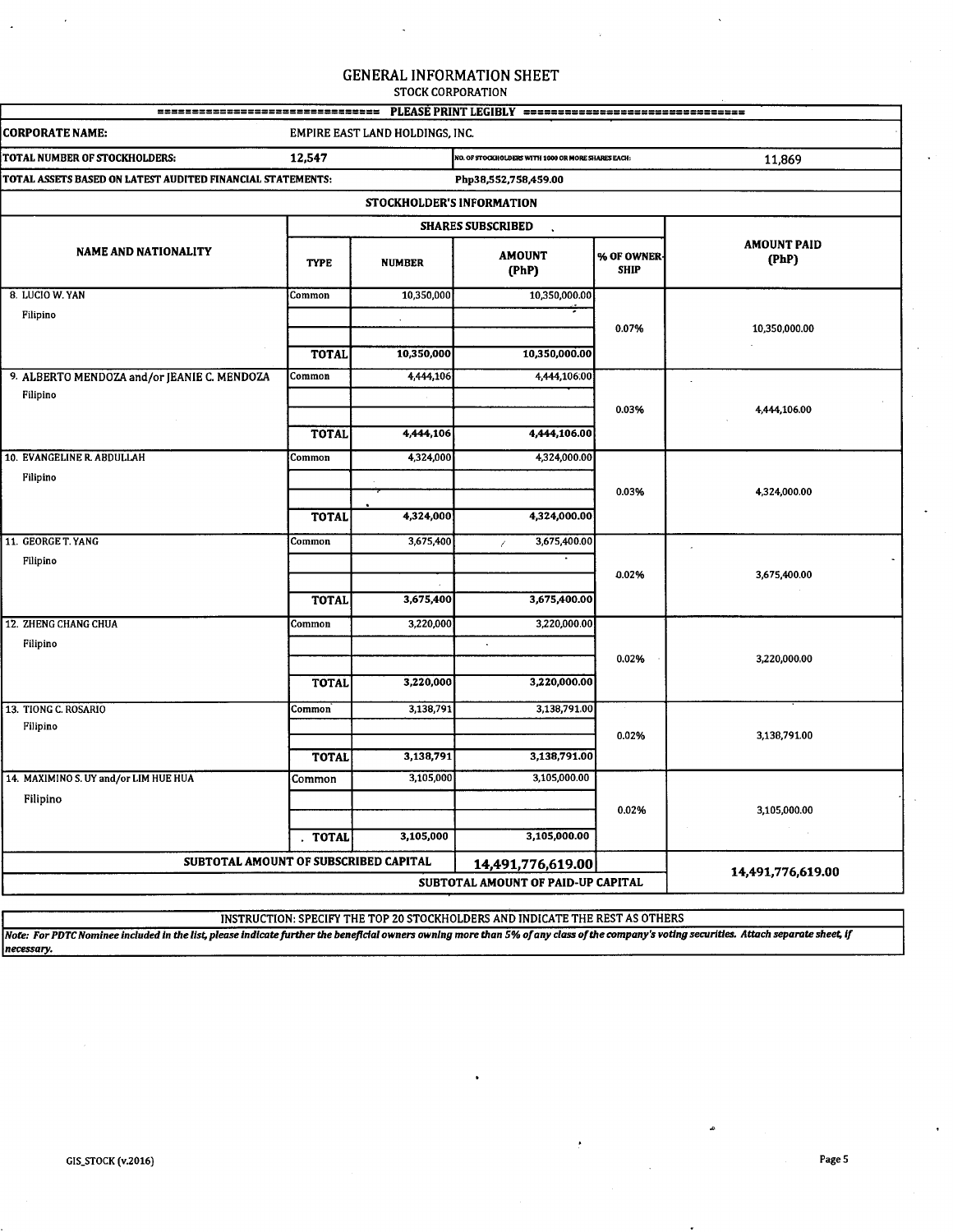====-=====--=====-====-========= PLEASE PRINT LEGIBLY =============---=====-=====-==== CORPORATE NAME: EMPIRE EAST LAND HOLDINGS, INC. TOTAL NUMBER OF STOCKHOLDERS: 12,547 **NO. OF STOCKHOLDERS WITH tOO OR MORE SHARES EACH:** 11,869 TOTAL ASSETS BASED ON LATEST AUDITED FINANCIAL STATEMENTS: Php38,552,758,459.00 STOCKHOLDER'S INFORMATION SHARES SUBSCRIBED NAME AND NATIONALITY AMOUNT PAID TYPE NUMBER AMOUNT <sup>96</sup> OF OWNER (PhP) (PhP) SHIP 15. TRANS-ASIA SECURITIES, INC. Common 3,000,000 3,000,000.00 Filipino 0.02% 3,000,000.00 TOTAL 3,000,000 3,000,000.00 16. LUISA CO LI Common Common 2,902,908 2,902,908.00 Filipino 0.02% 2,902,908.00 TOTAL 2,902,908 2,902,908.00 17. EDWARD N. CHEOK Common 2,875,000 2,875,000.00 Filipino <sup>I</sup>0.02% 2,875,000.00 TOTAL 2,875,000 2,875,000.00 18. ABOITIZ EQUITY VENTURES, INC. Common 2,813,843 2,813,843.00 Filipino 0.02% 2,813,843.00 TOTAL 2,813,843 2,813,843.00 19. MAXIMINO S. UY Common 2,357,500 2,357,500.00 Filipino 0.02% 2,357,500.00 TOTAL 2,357,500 2,357,500.00 20. ABOITIZ & COMPANY Common 2,314,421 2,314,421.00 Filipino 1.16% 2,314,421.00 TOTAL 2,314,421 2,314,421.00 21. OTHERS Common 168,158,876 168,158,876.00 168,158,876.00 Filipino 127,256,071.00 Treasury 127,256,071 127,256,071.00 TOTAL 295,414,947 295,414,947.00 TOTAL AMOUNT OF SUBSCRIBED CAPITAL 14,676,199,167 14,676,199,167.00 100% 14,676,199,167.00 TOTAL AMOUNT OF PAID-UP CAPITAL OVER-ALL TOTAL AMOUNT OF SUBSCRIBED CAPITAL 14,803,455,238.00

INSTRUCTION: SPECIFY THE TOP 20 STOCKHOLDERS AND INDICATE THE REST AS OTHERS

*!Vote: For PDTC Nominee Included In the list, please Indicate further the beneficial owners owning more than 5% of any class of the company's voting securities. Attach separate sheet, If*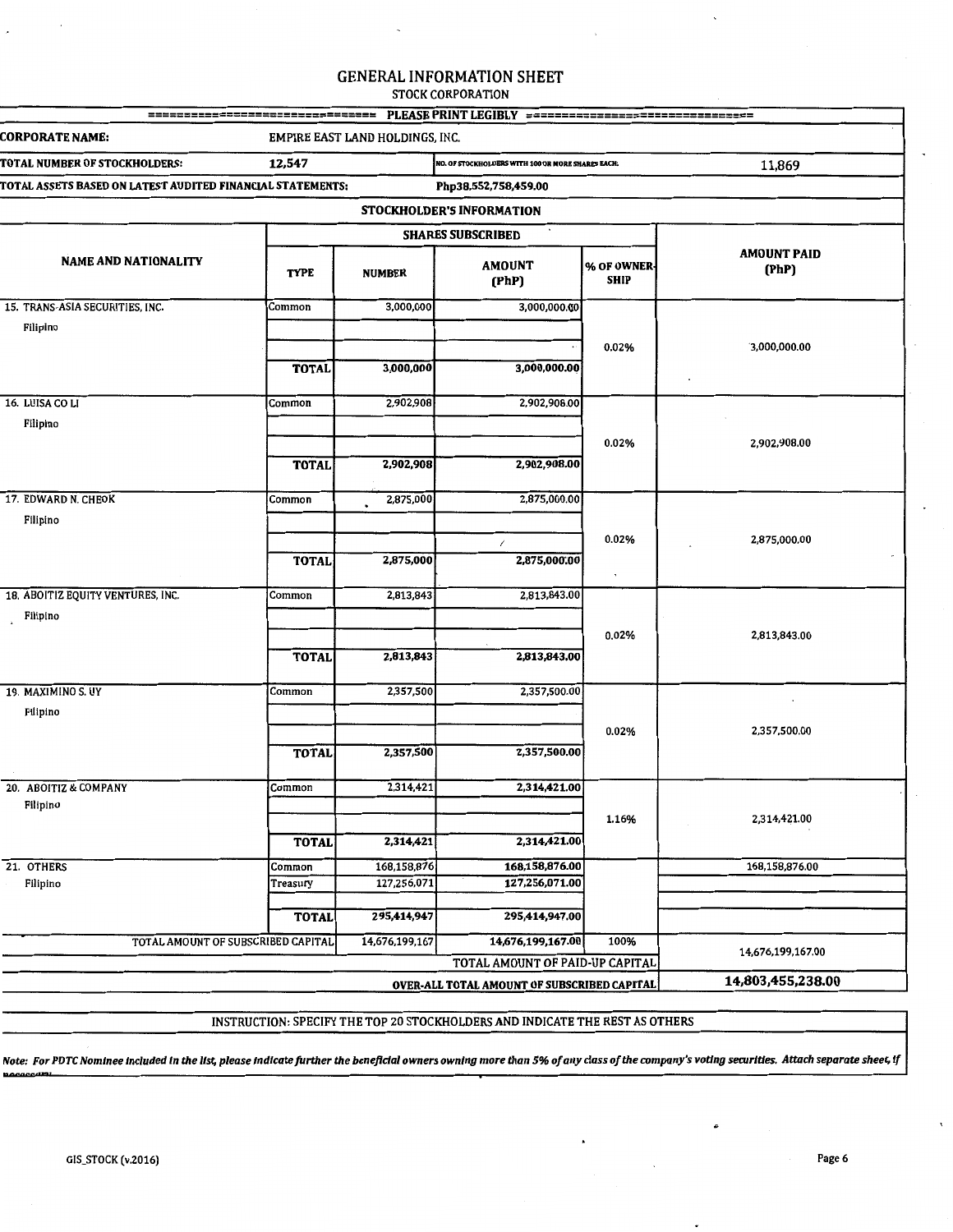|                                                                  |                                                                                                         |                              | <b>PLEASE PRINT LEGIBLY</b> |                                                         |                                           |                          | ======================================                       |  |
|------------------------------------------------------------------|---------------------------------------------------------------------------------------------------------|------------------------------|-----------------------------|---------------------------------------------------------|-------------------------------------------|--------------------------|--------------------------------------------------------------|--|
| <b>CORPORATE NAME:</b><br><b>EMPIRE EAST LAND HOLDINGS, INC.</b> |                                                                                                         |                              |                             |                                                         |                                           |                          |                                                              |  |
| 1. INVESTMENT OF CORPORATE<br>FUNDS IN ANOTHER CORPORATION       |                                                                                                         |                              | <b>AMOUNT (PhP)</b>         |                                                         |                                           | DATE OF BOARD RESOLUTION |                                                              |  |
| 1.1 STOCKS                                                       |                                                                                                         |                              | 0.00                        |                                                         |                                           | N/A                      |                                                              |  |
|                                                                  | 1.2 BONDS/COMMERCIAL PAPER (Issued                                                                      |                              | 0.00                        |                                                         |                                           |                          | N/A                                                          |  |
| by Private Corporations)<br>1.3 LOANS/ CREDITS/ ADVANCES         |                                                                                                         |                              | 0.00                        |                                                         |                                           |                          | N/A                                                          |  |
| <b>1.4 GOVERNMENT TREASURY BILLS</b>                             |                                                                                                         |                              |                             |                                                         |                                           |                          |                                                              |  |
| 1.5 OTHERS                                                       |                                                                                                         |                              | 0.00                        |                                                         |                                           |                          | N/A                                                          |  |
|                                                                  |                                                                                                         |                              | 0.00                        |                                                         |                                           |                          | N/A                                                          |  |
|                                                                  | 2. INVESTMENT OF CORPORATE FUNDS IN ACTIVITIES UNDER ITS<br><b>SECONDARY PURPOSES (PLEASE SPECIFY:)</b> |                              |                             |                                                         | <b>DATE OF BOARD</b><br><b>RESOLUTION</b> |                          | <b>DATE OF</b><br><b>STOCKHOLDERS</b><br><b>RATIFICATION</b> |  |
|                                                                  | N/A                                                                                                     | c,                           |                             |                                                         | N/A                                       |                          | N/A                                                          |  |
| <b>3. TREASURY SHARES</b>                                        |                                                                                                         |                              |                             |                                                         | <b>NO. OF SHARES</b>                      |                          | % AS TO THE TOTAL<br><b>NO. OF SHARES ISSUED</b>             |  |
|                                                                  |                                                                                                         |                              |                             |                                                         | 127,256,071                               |                          | 0.86%                                                        |  |
|                                                                  | 4. UNRESTRICTED/UNAPPROPRIATED RETAINED EARNINGS AS OF END OF LAST FISCAL YEAR                          |                              |                             |                                                         |                                           |                          | 4,713,780,371                                                |  |
|                                                                  | 5. DIVIDENDS DECLARED DURING THE IMMEDIATELY PRECEDING YEAR:                                            |                              |                             |                                                         |                                           |                          |                                                              |  |
| <b>TYPE OF DIVIDEND</b>                                          |                                                                                                         |                              |                             |                                                         | <b>AMOUNT (PhP)</b>                       |                          | <b>DATE DECLARED</b>                                         |  |
| <b>CASH</b><br>5.1                                               |                                                                                                         |                              |                             |                                                         | 0.00                                      |                          | N/A                                                          |  |
| <b>STOCK</b><br>5.2                                              |                                                                                                         |                              |                             |                                                         | 0.00                                      |                          | N/A                                                          |  |
| <b>PROPERTY</b><br>5.3                                           |                                                                                                         |                              |                             |                                                         | 0.00                                      |                          | N/A                                                          |  |
|                                                                  |                                                                                                         | <b>TOTAL</b>                 | P                           |                                                         |                                           |                          |                                                              |  |
|                                                                  | 6. ADDITIONAL SHARES ISSUED DURING THE PERIOD:                                                          |                              |                             |                                                         |                                           |                          |                                                              |  |
| <b>DATE</b>                                                      |                                                                                                         | <b>NO. OF SHARES</b>         |                             |                                                         |                                           | <b>AMOUNT</b>            |                                                              |  |
| N/A                                                              |                                                                                                         | 0                            |                             |                                                         |                                           | 0.00                     |                                                              |  |
| N/A                                                              |                                                                                                         | $\bf{0}$<br>0                |                             |                                                         |                                           | $\bf{0}$                 | o                                                            |  |
| N/A<br>N/A                                                       |                                                                                                         | 0                            |                             |                                                         |                                           | 0                        |                                                              |  |
|                                                                  | SECONDARY LICENSE/REGISTRATION WITH SEC AND OTHER GOV'T AGENCY:                                         |                              |                             |                                                         |                                           |                          |                                                              |  |
| <b>NAME OF AGENCY:</b>                                           | <b>SEC</b>                                                                                              |                              |                             | <b>BSP</b>                                              |                                           |                          | IC                                                           |  |
| <b>TYPE OF</b><br>LICENSE/REGN.                                  | N/A                                                                                                     |                              |                             | N/A                                                     |                                           |                          | N/A                                                          |  |
| <b>DATE ISSUED:</b>                                              | N/A                                                                                                     | N/A                          |                             | N/A                                                     |                                           |                          |                                                              |  |
| <b>DATE STARTED</b><br>I<br><b>OPERATIONS:</b>                   | N/A                                                                                                     |                              |                             | N/A                                                     | N/A                                       |                          |                                                              |  |
|                                                                  | TOTAL ANNUAL COMPENSATION OF<br>DIRECTORS DURING THE PRECEDING FISCAL<br><b>YEAR (in PhP)</b>           | <b>TOTAL NO. OF OFFICERS</b> |                             | <b>TOTAL NO. OF RANK &amp;</b><br><b>FILE EMPLOYEES</b> |                                           |                          | <b>TOTAL MANPOWER</b><br><b>COMPLEMENT</b>                   |  |
|                                                                  | 700,000.00                                                                                              |                              | 67                          |                                                         | 488                                       |                          | 555                                                          |  |

NOTE: USE ADDITIONAL SHEET IF NECESSARY

ि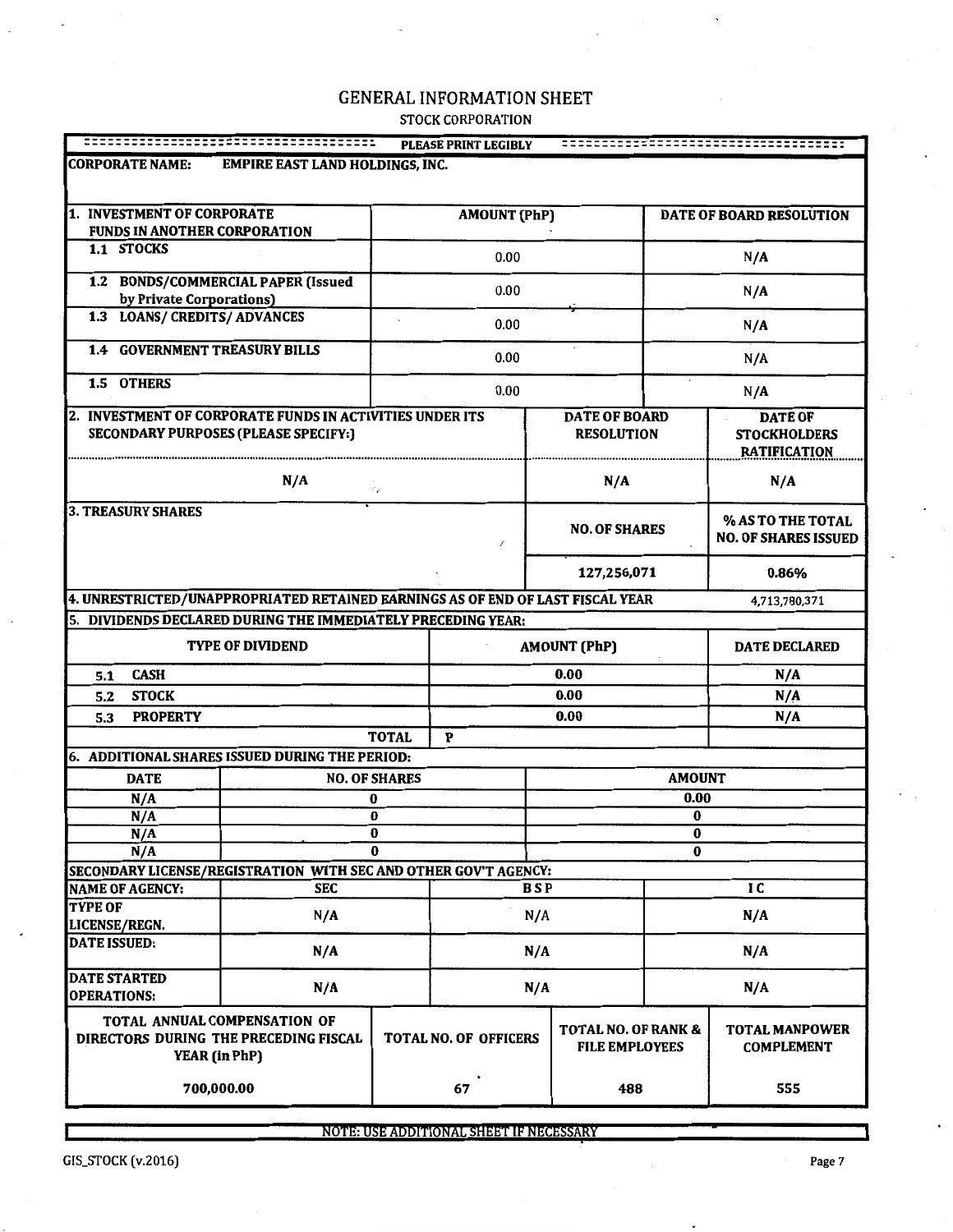|                                                                                                                                                                                                                           | CORPORATE SECRETARY OF EMPIRE EAST LAND HOLDINGS, INC.                                                                                                                                                                                                                                                                                                                                                                                                                                             |
|---------------------------------------------------------------------------------------------------------------------------------------------------------------------------------------------------------------------------|----------------------------------------------------------------------------------------------------------------------------------------------------------------------------------------------------------------------------------------------------------------------------------------------------------------------------------------------------------------------------------------------------------------------------------------------------------------------------------------------------|
| DECLARE UNDER THE PENALTY OF PERJURY, THAT ALL MATTERS SET FORTH IN THIS GENERAL<br>NINE (9) PAGES HAVE BEEN MADE IN GOOD FAITH, DULY VERIFIED BY<br>ME AND TO THE BEST OF MY KNOWLEDGE AND BELIEF, ARE TRUE AND CORRECT. |                                                                                                                                                                                                                                                                                                                                                                                                                                                                                                    |
| HAD CONSENTED IN WRITING TO BE NOMINATED AND ELECTED.                                                                                                                                                                     | I HEREBY CERTIFY THAT THE PERSONS INDICATED AS MEMBERS OF THE BOARD OF DIRECTORS AND OFFICERS OF THE CORPORATION                                                                                                                                                                                                                                                                                                                                                                                   |
|                                                                                                                                                                                                                           | I UNDERSTAND THAT THE FAILURE OF THE CORPORATION TO FILE THIS GIS FOR FIVE (5) CONSECUTIVE YEARS SHALL BE CONSTRUED AS                                                                                                                                                                                                                                                                                                                                                                             |
|                                                                                                                                                                                                                           | NON-OPERATION OF THE CORPORATION AND A GROUND FOR THE REVOCATION OF THE CORPORATION'S CERTIFICATE OF                                                                                                                                                                                                                                                                                                                                                                                               |
|                                                                                                                                                                                                                           | INCORPORATION. IN THIS EVENTUALITY, THE CORPORATION HEREBY WAIVES ITS RIGHT TO A HEARING FOR THE SAID REVOCATION.                                                                                                                                                                                                                                                                                                                                                                                  |
|                                                                                                                                                                                                                           |                                                                                                                                                                                                                                                                                                                                                                                                                                                                                                    |
| <b>NOTARY PUBLIC FOR</b><br>Notarial Commission No.<br>Commission expires on December 31,<br><b>Roll of Attorney Number</b><br>PTR No.<br>IBP No.<br>Office Address:                                                      | CITY/PROVINCE, PHILIPPINES ON<br>$\mathcal U$ Saffiant personally appeared before me and exhibited to me his $\psi$ ax identification no. 207906709 issued at<br>lic for Makati Ci <b>ty</b><br>Appointment No. M-18<br>Until Dec. 31, 2018<br>Roll of Atty. No. 48369<br>MCLE Compliance No. V-0009750 Aug. 13, 2015<br>IBP Lifetime No. 011419; OR No. 924749 Jan 11, 2013<br>PTR No. 5916016 Jan. 6, 2017 Makati City<br>24/F The World Centre Bullding<br>330 Sen. Gir. Puyat Ave., Makau City |
|                                                                                                                                                                                                                           |                                                                                                                                                                                                                                                                                                                                                                                                                                                                                                    |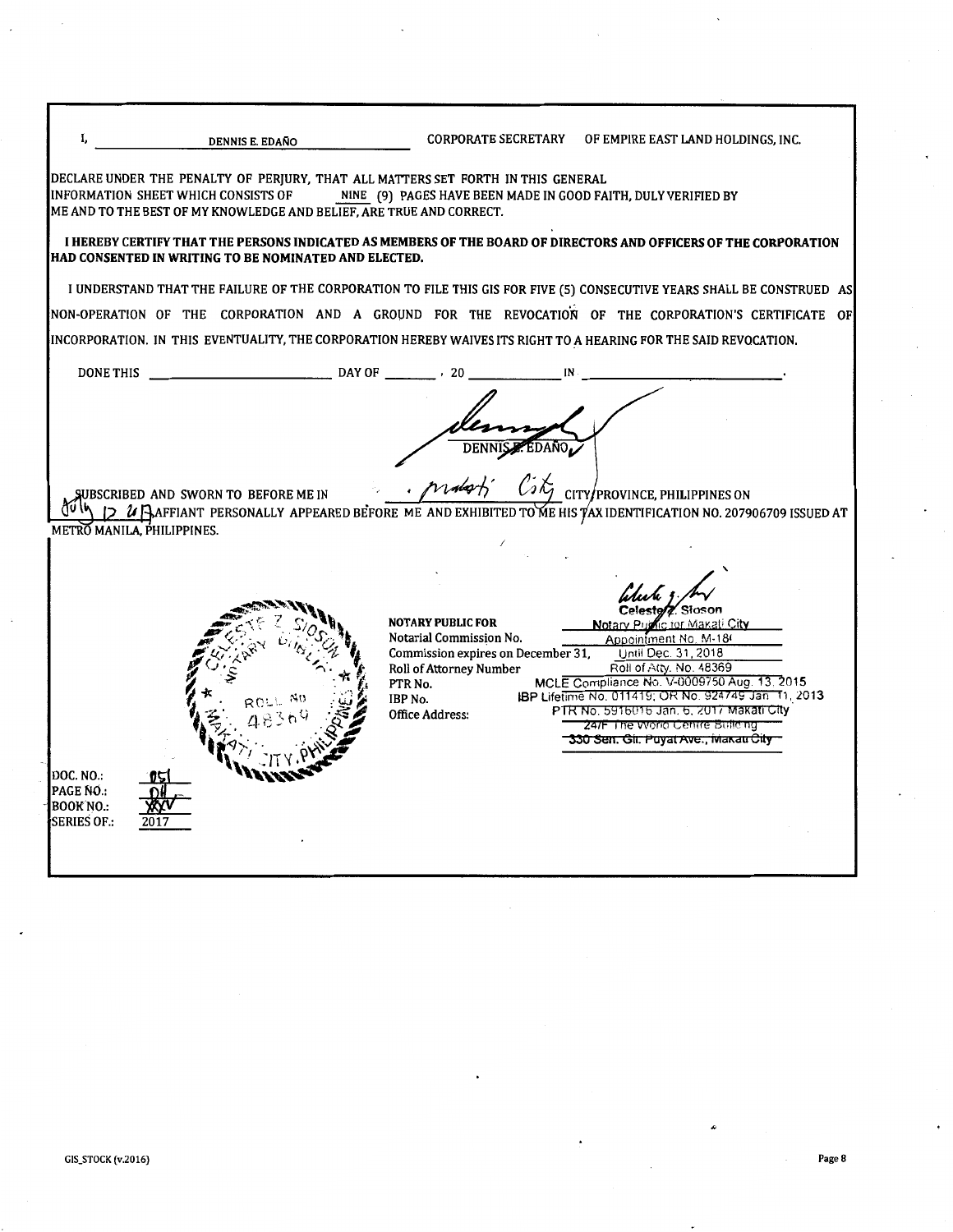| <b>GENERAL INFORMATION SHEET</b>                                                                                                                                                                              |                                                                          |                                                                                              |             |  |  |  |  |  |
|---------------------------------------------------------------------------------------------------------------------------------------------------------------------------------------------------------------|--------------------------------------------------------------------------|----------------------------------------------------------------------------------------------|-------------|--|--|--|--|--|
|                                                                                                                                                                                                               | <b>STOCK CORPORATION</b><br><b>NOT FOR UPLOADING</b>                     |                                                                                              |             |  |  |  |  |  |
|                                                                                                                                                                                                               |                                                                          |                                                                                              |             |  |  |  |  |  |
| <b>CORPORATE NAME:</b>                                                                                                                                                                                        | EMPIRE EAST LAND HOLDINGS, INC.<br><b>LIST OF DIRECTORS AND OFFICERS</b> |                                                                                              |             |  |  |  |  |  |
|                                                                                                                                                                                                               | TAX IDENTIFICATION NO. (TIN) INFORMATION                                 |                                                                                              |             |  |  |  |  |  |
| NAME AND CURRENT RESIDENTIAL ADDRESS                                                                                                                                                                          | <b>NATIONALITY</b>                                                       | <b>POSITION</b>                                                                              | TIN         |  |  |  |  |  |
| 1. Andrew L. Tan<br>105 Rodeo Drive, Corinthian Hills, Brgy.<br>Ugong Norte, Quezon City                                                                                                                      | Filipino                                                                 | S/C                                                                                          | 125-960-003 |  |  |  |  |  |
| 2. Gerardo C. Garcia<br>3266 Supa St., United Parañaque Subd. II,<br>Parañaque City                                                                                                                           | Filipino                                                                 | ٠<br>S/I/VC                                                                                  | 110-183-659 |  |  |  |  |  |
| 3. Anthony Charlemagne C. Yu<br>2091 Madre Ignacia St., Malate Manila                                                                                                                                         | Filipino                                                                 | S/M/President/CEO                                                                            | 132-173-451 |  |  |  |  |  |
| 4. Kevin Andrew L. Tan<br>11 Abueva St., Corinthian Gardens, Brgy.<br>Ugong Norte, Quezon City                                                                                                                | Filipino                                                                 | S/M                                                                                          | 224-803-734 |  |  |  |  |  |
| 5. Aleio L. Villanueva, Ir.<br>Lot 8 Block II Castle St., Ridge View Estate,<br>Nuvali, Sta. Rosa, Laguna                                                                                                     | Filipino                                                                 | S/I                                                                                          | 107-279-348 |  |  |  |  |  |
| 6. Evelyn G. Cacho<br>7A Fairfax Tower 1, California Garden<br>Square, Libertad, Mandaluyong City                                                                                                             | Filipino                                                                 | S/M/SVP; Compliance<br>Officer: Corporate<br>Information Officer                             | 127-326-686 |  |  |  |  |  |
| 7. Enrique Santos L. Sy<br>Unit 166 Sherwood Heights, Jerusalem St.,<br>Multinational Village, Parañaque City                                                                                                 | Filipino ·                                                               | S/M                                                                                          | 125-960-296 |  |  |  |  |  |
| 8. Ricky S. Libago<br>24 Phnom Penh St., BF Homes, Las Piñas City                                                                                                                                             | Filipino                                                                 | <b>Executive Vice President</b>                                                              | 122-334-924 |  |  |  |  |  |
| 9. Ricardo B. Gregorio<br>Unit 12I Tower 3, The Xavier Hills, 32 N.<br>Domingo cor Granda Sts., Brgy. Valencia,<br>Quezon City                                                                                | Filipino                                                                 | First Vice President for<br>Human Resources and<br><b>General Administration</b><br>Services | 106-937-994 |  |  |  |  |  |
| 10. Kim Camille B. Manansala<br>059 Steve Street, Barangay Commonwealth,<br>Quezon City                                                                                                                       | Filipino                                                                 | <b>Assistant Vice President</b><br>for Audit and Management<br>Services                      | 310-071-053 |  |  |  |  |  |
| 11. Jhoanna Lyndelou T. Llaga<br>177 Don Damaso St., Don Antonio Heights,<br>Quezon City                                                                                                                      | Filipino                                                                 | <b>First Vice President for</b><br>Marketing                                                 | 174-947-995 |  |  |  |  |  |
| 12. Giovanni C. Ng<br>125 Ninth St., New Manila, Quezon City•                                                                                                                                                 | Filipino                                                                 | Treasurer                                                                                    | 164-662-351 |  |  |  |  |  |
| 13. Dennis E. Edaño<br>No.7 Wallnut St., Ferndale Homes, Brgy.<br>Pasong Tamo, Quezon City                                                                                                                    | Filipino                                                                 | Corporate Secretary                                                                          | 207-906-709 |  |  |  |  |  |
| 14. Celeste Z. Sioson-Bumatay<br>117 Antique St., Brgy. Ramon Magsaysay,<br>Quezon City                                                                                                                       | Filipino                                                                 | Assistant Corporate<br>Secretary                                                             | 909-091-527 |  |  |  |  |  |
| 15. ---nothing follows---                                                                                                                                                                                     |                                                                          |                                                                                              |             |  |  |  |  |  |
| INSTRUCTION:<br>FOR POSITION COLUMN, PUT THE FOLLOWING IF APPLICABLE:                                                                                                                                         |                                                                          |                                                                                              |             |  |  |  |  |  |
| "C" for Chairman, "M" for Member, "I" for Independent Director; and/or<br>Indicate the Particular Position, if Officer (e.g. President, Treasurer, Corporate Secretary, etc.); and/or<br>"S" for Stockholder. |                                                                          |                                                                                              |             |  |  |  |  |  |
|                                                                                                                                                                                                               | <b>NOTE: USE ADDITIONAL SHEET IF NECESSARY</b>                           |                                                                                              |             |  |  |  |  |  |
|                                                                                                                                                                                                               |                                                                          |                                                                                              |             |  |  |  |  |  |

 $\ddot{\phantom{0}}$ 

 $\bar{q}$ 

 $\bullet$ 

 $\bar{z}$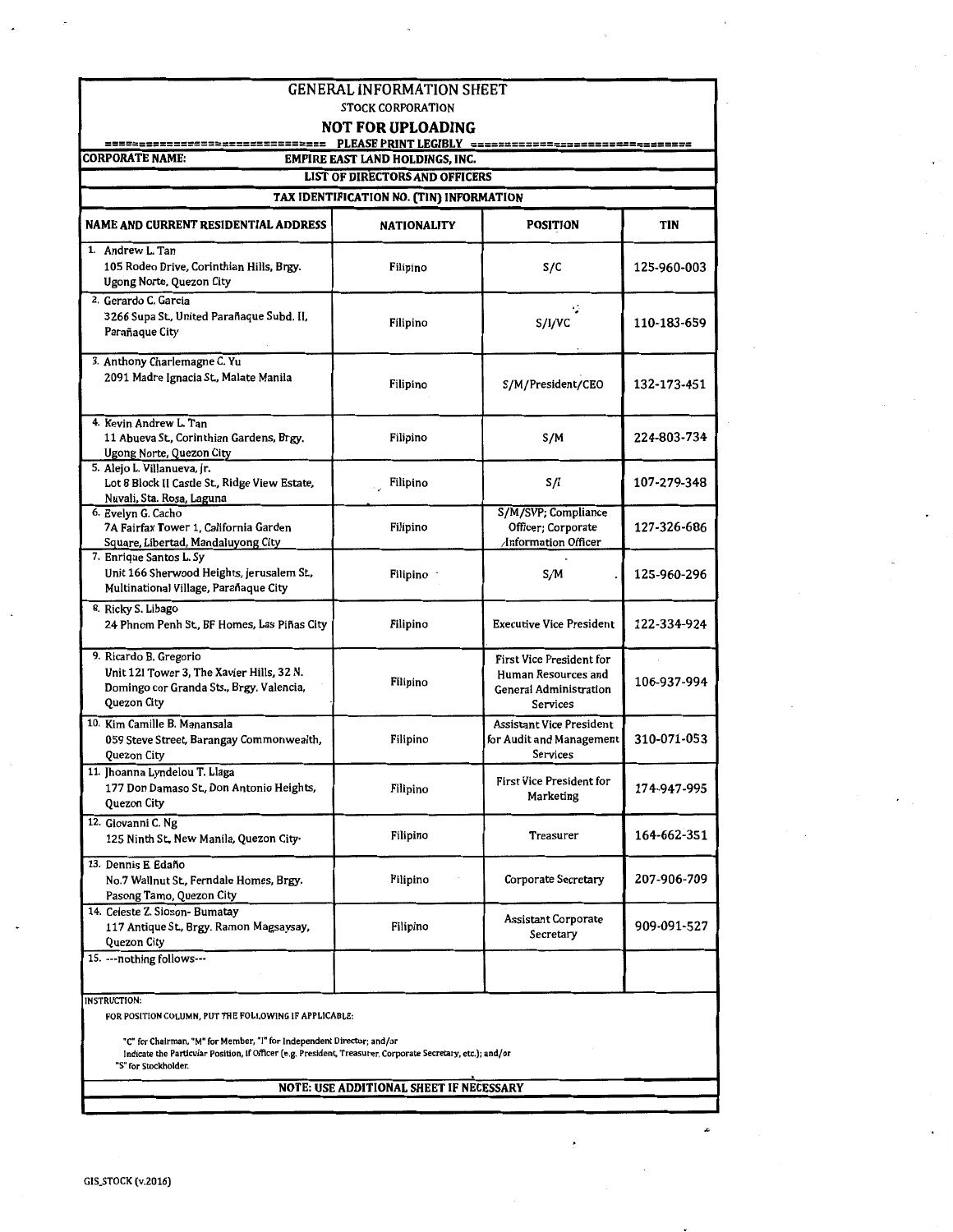| <b>GENERAL INFORMATION SHEET</b>                                                                                                                                                                                                                                                              |                                                                                     |                 |                 |  |  |
|-----------------------------------------------------------------------------------------------------------------------------------------------------------------------------------------------------------------------------------------------------------------------------------------------|-------------------------------------------------------------------------------------|-----------------|-----------------|--|--|
|                                                                                                                                                                                                                                                                                               | <b>STOCK CORPORATION</b><br><b>NOT FOR UPLOADING</b>                                |                 |                 |  |  |
|                                                                                                                                                                                                                                                                                               |                                                                                     |                 |                 |  |  |
| <b>CORPORATE NAME:</b>                                                                                                                                                                                                                                                                        | <b>EMPIRE EAST LAND HOLDINGS, INC.</b><br>LIST OF STOCKHOLDERS (as of May 31, 2017) |                 |                 |  |  |
|                                                                                                                                                                                                                                                                                               | TAX IDENTIFICATION NO. (TIN) INFORMATION                                            |                 |                 |  |  |
|                                                                                                                                                                                                                                                                                               |                                                                                     |                 |                 |  |  |
| <b>NAME AND CURRENT RESIDENTIAL ADDRESS</b>                                                                                                                                                                                                                                                   | <b>NATIONALITY</b>                                                                  | <b>POSITION</b> | TIN             |  |  |
| 1. Megaworld Corporation<br>30th Floor, Alliance Global Tower, 36th<br>Street cor. 11th Avenue, Uptown Bonifacio,<br><b>Taguig City</b>                                                                                                                                                       | Filipino                                                                            | S               | 004-477-103     |  |  |
| 2. PCD Nominee Corporation<br>37/F Tower I, The Enterprise Center, 6766<br>Ayala Avenue cor. Paseo de Roxas, Makati<br>City                                                                                                                                                                   | Filipino                                                                            | S               | 004-710-690     |  |  |
| 3. PCD Nominee Corporation<br>37/F Tower I, The Enterprise Center, 6766<br>Ayala Avenue cor. Paseo de Roxas, Makati<br>City                                                                                                                                                                   | Non-Filipino                                                                        | S               | 004-710-690     |  |  |
| 4. The Andresons Group, Inc.<br>7/F 1880 Eastwood Avenue, Eastwood City,<br>Bagumbayan, Quezon City                                                                                                                                                                                           | Filipino                                                                            | S               | 290-000-298-167 |  |  |
| 5. Simon Lee Sui Hee<br>78 The Avenue, Nedlands 6009, Western<br>Australia                                                                                                                                                                                                                    | Australian                                                                          | S               |                 |  |  |
| 6. Ramon Uy Ong<br>9 Navarro St., Corinthian Gardens, Quezon<br>City                                                                                                                                                                                                                          | Filipino                                                                            | 7<br>s          | 240-307-417     |  |  |
| 7. Lucio W. Yan<br>537 Lafayette St., Greenhills East,<br>Mandaluyong City                                                                                                                                                                                                                    | Filipino                                                                            | s               | 107-476-282     |  |  |
| 8. Alberto Mendoza and/or Jeanie C. Mendoza<br>1145 Aguilar St., Tondo Manila                                                                                                                                                                                                                 | Filipino                                                                            | S               | 139-569-478     |  |  |
| 9. Evangeline R. Abdullah<br>3 Harvard Road, Forbes Park, Makati City                                                                                                                                                                                                                         | Filipino                                                                            | S               | 161-302-547     |  |  |
| 10. George T. Yang<br>17/F Citibank Bldg., Paseo de Roxas, Makati<br>City                                                                                                                                                                                                                     | Filipino                                                                            | S               | 122-326-423     |  |  |
| 11. Zheng Chang Chua<br>Room 608, Binondo Plaza, 850 Alvaro St.<br>Binondo, Manila                                                                                                                                                                                                            | Filipino                                                                            | s               |                 |  |  |
| 12. Tiong C. Rosario<br>TR Mercantile, Unit 1704 East Tower, PSE<br>Center, Ortigas, Mandaluyong City                                                                                                                                                                                         | Filipino                                                                            | S               | 206-296-710     |  |  |
| 13. Maximino S. Uy and/or Lim Hue Hua<br>6/F Cedar Executive Bldg., Timog Avenue,<br>Quezon City                                                                                                                                                                                              | Filipino                                                                            | S               | 100-107-006     |  |  |
| 14. Trans- Asia Securities, Inc.<br>Rm. 601-S, State Center, 333 Juan Luna St.,<br>Binondo, Manila                                                                                                                                                                                            | Filipino                                                                            | S               | 339-493-000     |  |  |
| 15. Luisa Co Li<br>627 Madrid St., Binondo, Manila                                                                                                                                                                                                                                            | Filipino                                                                            | s               | 120-254-506     |  |  |
| <b>INSTRUCTION:</b><br>FOR POSITION COLUMN, PUT THE FOLLOWING IF APPLICABLE:<br>"C" for Chairman, "M" for Member, "I" for Independent Director; and/or<br>Indicate the Particular Position, if Officer (e.g. President, Treasurer, Corporate Secretary, etc.); and/or<br>"S" for Stockholder. |                                                                                     |                 |                 |  |  |
| NOTE: USE ADDITIONAL SHEET IF NECESSARY                                                                                                                                                                                                                                                       |                                                                                     |                 |                 |  |  |

 $\ddot{\phantom{0}}$